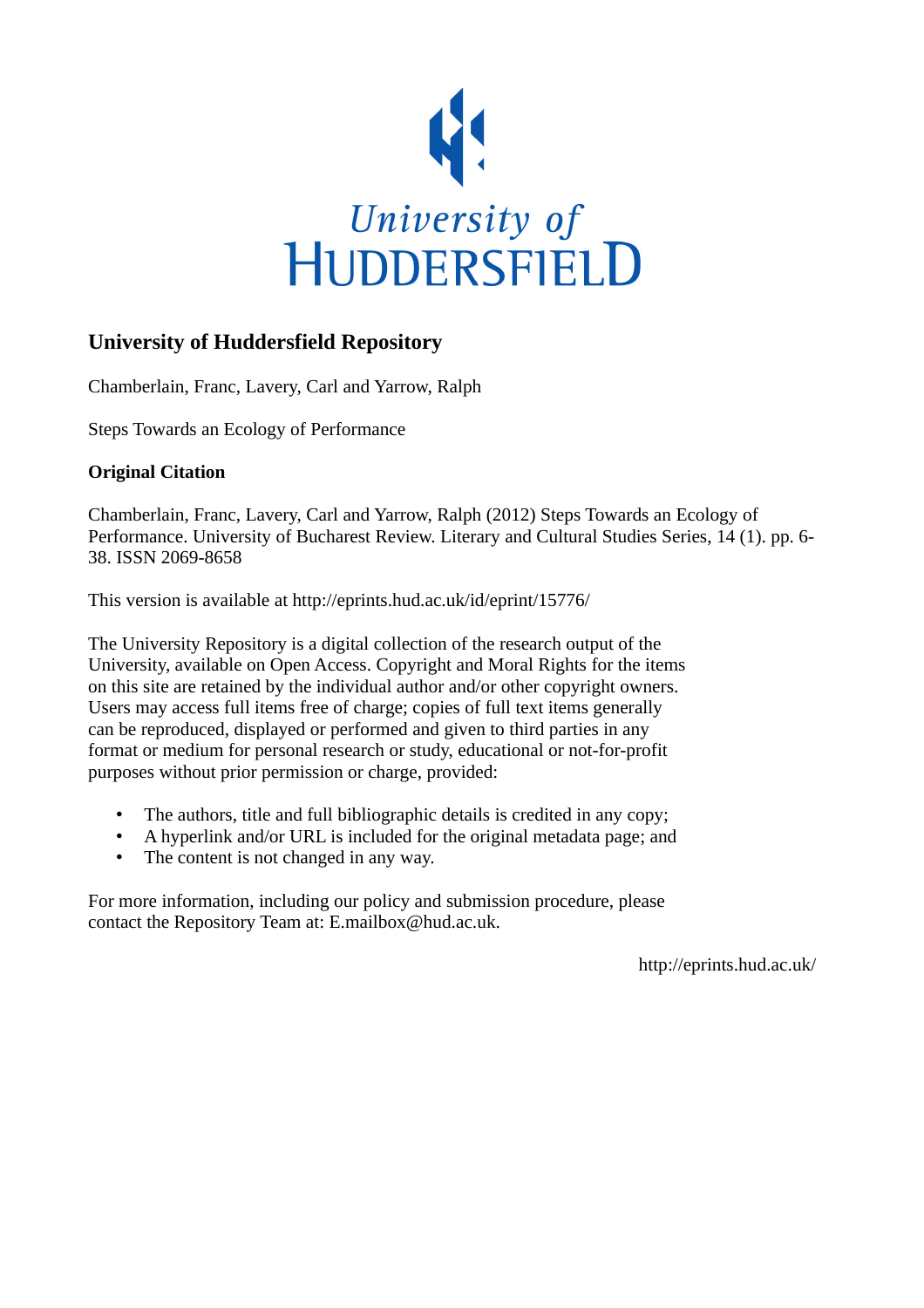## **Franc Chamberlain, Carl Lavery, Ralph Yarrow**

# **STEPS TOWARDS AN ECOLOGY OF PERFORMANCE**

*Keywords: performance; ecology; bodies; practices; nature; affect; theory*

*Abstract: Our aim in constructing our keynote events was to present a spectrum of approaches to the conjunction of performance and ecology, to give some account of what has been done in writing and in practice. We also wanted to demonstrate in our methodology some of the dynamics of the conjunction; to raise some questions both about the 'ecology' of a 'performance' in a group setting and to suggest some topics for further speculation.*

*Since we adopted an interactive approach, picking up approaches and points for discussion from each other and moving, physically and metaphorically, around the space, we cannot completely reproduce the process and directionality of that event in writing. Instead, we offer a set of notes and topics, written individually by each of us but woven together in what seems like a useful sequence, but which is not, either in its sequence or in the exact words, a replica of what occurred in the session. We will cover much if not all of what we tried to raise there, and there may be occasional additions.* 

*We start to think about the complexity of what might constitute an ecology of the theatre. Although we do not ignore text, we focus principally on the nature of performance training and practice and the kinds of 'ecological' knowledge which can be identified here, the relationship between performance and site/location/environment, and the ways in which thinking about theatre and performance as an ecology problematises what goes on. We question the nature/culture binary which would keep the two separate, and we've tried to come up with different ways of addressing that. We also challenge the idea that human beings, and by extension theatre, are in some way separate from nature and the animal.* 

The contemporary battleground over words like 'nature' and 'environment' is more than a matter of mere semantics, but a leading edge of political conflict, albeit in the realm of ideology where "we become conscious of political matters and fight them out". The fight arises precisely because words like "nature" and "environment" convey a commonality and universality of concern that is, precisely because of their ambiguity, open to a great diversity of interpretation (Harvey 2).

l

University of Huddersfield, University of Aberystwyth, University of East Anglia (all UK)

A version of this article was delivered as a keynote lecture at the 2012 (M)other Nature Conference in Bucharest.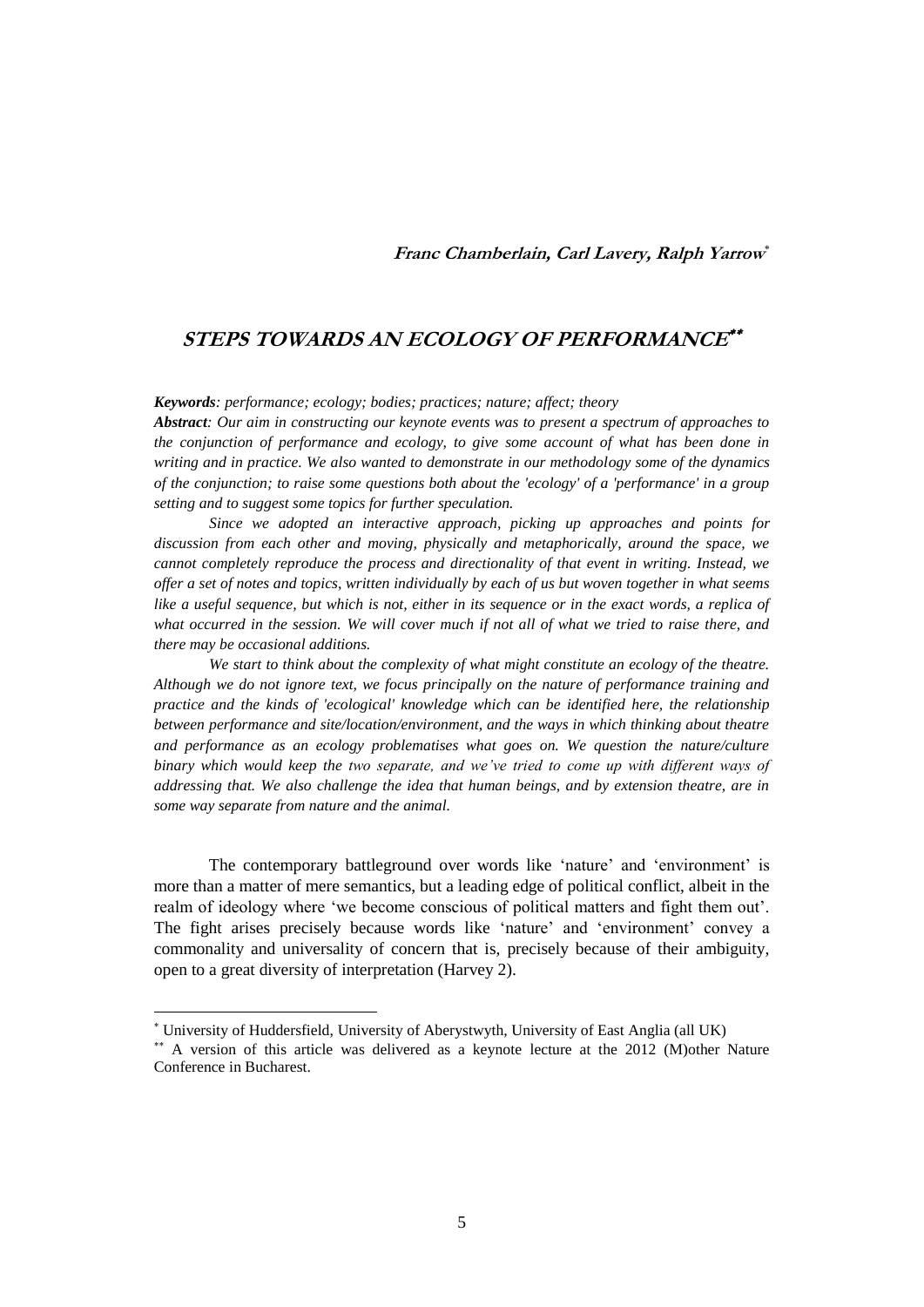## **Theatre and ecology – what's in a name? Carl Lavery**

As I understand it – and I could of course be wrong – the purpose behind this tripartite address is to avoid the temptations of dialectics, a mode of thought that we might see as implicitly theological in its commitment to trinitarianism, and instead to create a meandering or rhizomatic text that would weave, swerve, make unexpected connections, seek oblique alignments  $-$  a text, a performance, then, that does not advance its ecological thought in terms of reasoned arguments and well-defined concepts. Rather, this paper is a paper that asks you to lend an ear, to find your place within it, to allow for reverberation and resonance; to make it matter, to assemble it as you will, as you can, to respond to it as a type of machine, an assemblage. There will be pauses, gaps, disagreements, speculations, witness accounts, reports from the field, flights of theoretical fancy, moments of consensus and moments of dissensus. Things might get messy. We might overshoot the mark, and in doing so take the risk of falling into chaos. But let's not worry too much about that, for chaos, too, can be generative.

We come here as theatre and performance theorists and practitioners, not as literary scholars. With respect to the themes of this conference, this has benefits and drawbacks, or rather to be a little more complex, its drawbacks are its benefits. Unlike the disciplines of literature and philosophy, with their respective sub-disciplines of eco-criticism and ecosophy, theatre scholars have paid relatively little attention to notions – difficult and contests notions – of 'nature', 'ecology' and 'environment', preferring mainly to focus on largely anthropocentric/narrowly cultural notions of politics, community, gender, sexuality and race. We can see this in the extent to which terms such as theatricality and performativity have been used in theatre and performance studies as tools of/for the deconstruction of "human identity", not to deconstruct, from a biocentric position, separatist and exceptionalist notions of human "nature". In Heideggerian terms, theatre, as the Greek term *theatron* suggests, has been figured and practised as a site of appearance, a *techne* of visibility, a place of ideological contestation and unveiling where the invisible is made visible. The few scholars who have explored theatre"s relationship with ecology and environment have done so from particular positions, some of which contradict and negate each other, and some of which are silent about opposing views. In the first instance, I think of Baz Kershaw"s critique of Una Chaudhuri"s rejection of nature as metaphor or backdrop in naturalist and modernist dramas in her article ""There Must Be a Lot of Fish in that Lake': Toward an Ecological Theatre" (1994). For Chaudhuri, theatre's ecological potential can be best harnessed by turning towards the literal – that is, by creating plays which deal directly with recognisably ecological issues, and which provide a metatheatrical or selfconscious critique of their own semiotic operations. Distancing herself from the more complex and expansive notion of theatre ecology, advanced by the US critic Bonnie Marranca ("There Must be a Lot of Fish"), this way of thinking explains Chaudhuri"s support for a play such as Spalding Gray"s *Terrors of Pleasure*, in which Gray deconstructs, in a purposively non-dramatic sense (Gray relies on the spoken word alone and stages himself as a persona rather than actor), his own spectacular investment in what we might

*<sup>(</sup>M)OTHER NATURE? Inscriptions, Locations, Revolutions*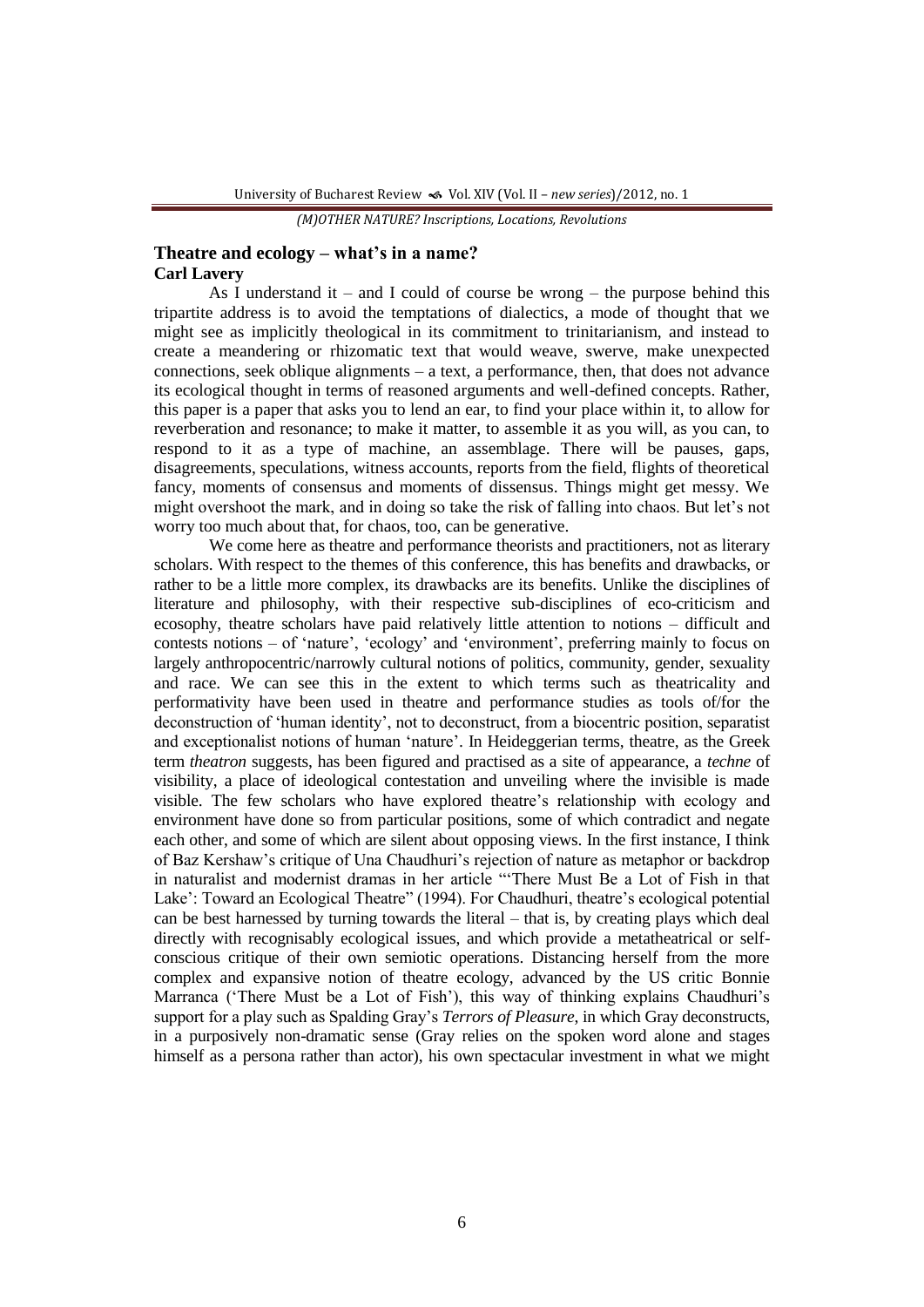call the real estate version of the American pastoral. In his book *Theatre and Ecology: Environments and Performance Events*, Kershaw argues that Chaudhuri's appeal to the literal tends to forget the place in which theatre occurs, the auditorium, where human beings are reified into ocular commodities. For Kershaw, the black box theatre, no matter how "poor" it might be, is not a literal space, but a zoo:

Chaudhuri's appeal to the literal is not, however, the result of any lack of ecological insight, as she develops a highly reflexive critique of theatre"s protocols. Rather, the problem is in the object of her attentions, the theatre itself and its production of spectators. It is through the latter that theatre contains the "culture" (which includes "nature") created by performance like a glass-walled zoo, hermetically sealing it off from ecological engagement of the most significant kinds. The "zoo" is all the more effective because its main component – the making of spectatorship – has been achieved, as it were invisibly, as the attention of audiences, critics, and historians has primarily focused upon the onstage action. (Kershaw 311–12)

Kershaw's implicitly Heideggerian solution to Chaudhuri's static scopism, with its production of spectators, is to abandon the theatre house, and instead to move towards alternative venues, towards the type of spaces that are associated with site-specific theatre. For all his enthusiasm for site-based work, Kershaw doesn"t provide a detailed analysis of how site-specific participation might form an alternative ecological valuesystem. Rather, as with many practitioners and champions of this mode of performance, site-specific theatre, like the Rousseauesque festival it has such close links with, is simply assumed to be environmentally progressive because it provides a greater sense of mobility and (supposed) participation for its audiences. But is this enough? And what of the idea first promoted by Merleau-Ponty, and later developed by Eva Shawn Howard, that the eye is a "fingery" organ that plunges the viewer into a world of materialised perception (Haraway 249)?

## **[Insert from Ralph**:

'site-specific' work – and I am thinking here particularly in the UK of Bryth Gof/Mike Pearson, of Goat Island and Lone Twin; in South Africa/Netherlands of Odd Enginears, all companies who create 'performance events' – is an attempt to disclose the energies of the site (industrial or 'natural') and/or the time (both of the performance itself and of the historical moment it evokes). Place and moment are thus 'real' in these two senses, as well as imaginary in terms of their symbolic/narrative status. They are (f)actors in the event; they invite the audience to engage with them, rather than editing them out in favour of the imaginary. So site is attended to in a more focused way and is accorded an agency.

Explorations of site and place now often work less with notions of solidity and fixity than with a sense of movement (performance) across time and perspective. Narratives of place are contested, multiple.

I'm not sure if this is 'enough', but it is going some way towards a rather different mode of engaging with both site and performance.]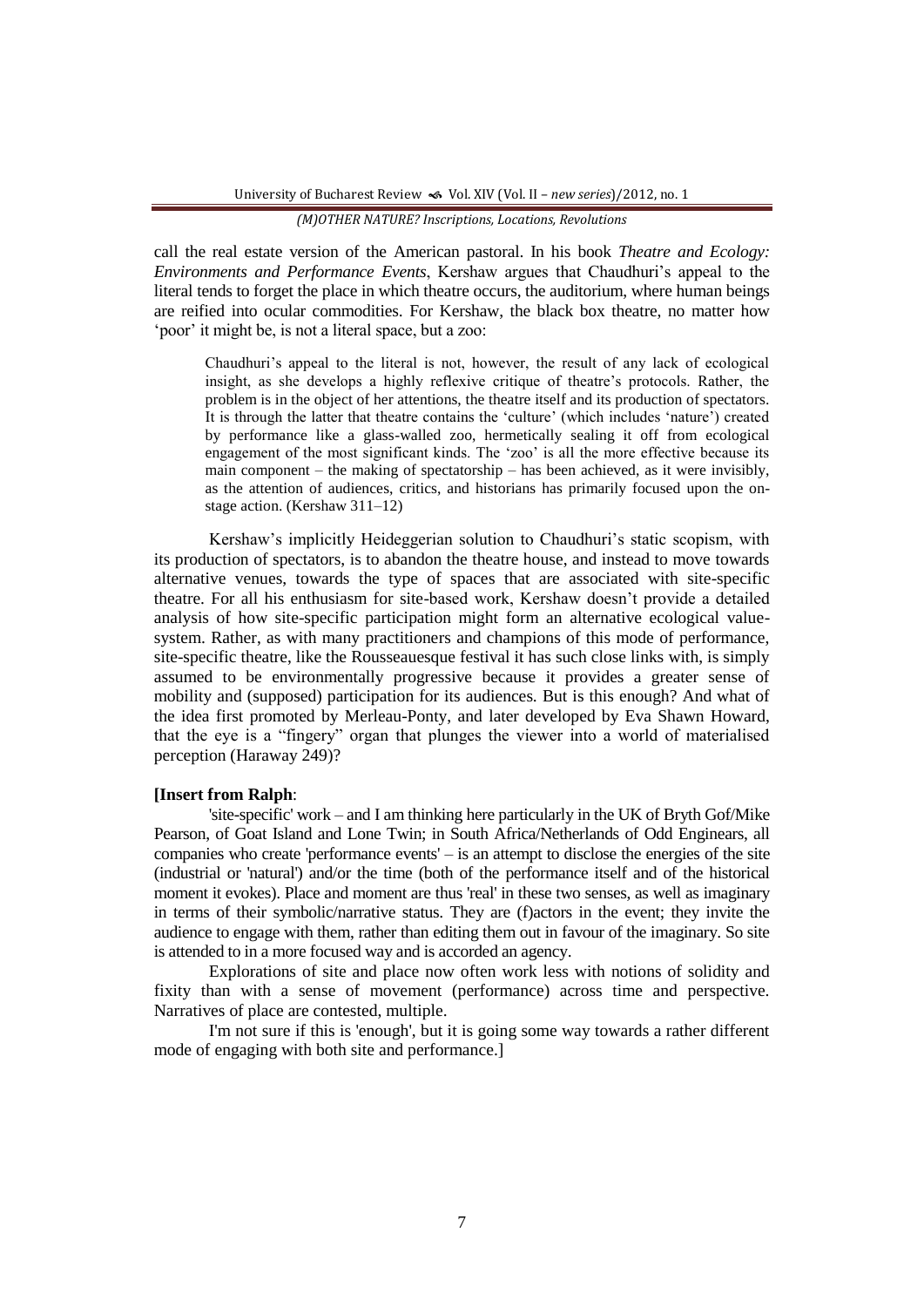In the context of ecological criticism, a related but different problem for Theatre and Performance Studies concerns the reluctance of scholars to see themselves and their approaches as forming part of an expanded field of study (there is, for instance, no equivalent to eco-criticism in theatre studies). It is telling that a recent publication on the work of the experimental theatre collective Goat Island, *Small Acts of Repair: Performance, Ecology and Goat Island* (2008) makes no mention of the more pragmatic research of Theresa May and Larry K. Fried"s *Greening Up Our Houses: A Guide to a More Ecologically Sound Theatre* (1994). Similarly, Kurt Gerard Heinlein"s *Green Theatre* (2008) allows no space for the materiality of theatre itself, the fact that it deals with presentation as much as representation, bodies as much as signs, that it might exist as a sophisticated mode of ecological practice in and by itself, and so allow for a mode of ecological theatre that would avoid ideological slogans and messages.

Likewise, Bonnie Marranca and Elinor Fuchs, although their respective concepts of "ecology" and "landscape" stress the importance of space in the environmental experiments of Gertrude Stein, Robert Wilson and Heiner Müller, have little to say about the materiality of the theatre event – the entangled and embodied gathering of human animals as both spectators and actors  $-$  and/or site-based performance<sup>1</sup>. Such absence is also present in Downing Cless"s *Ecology and Environment in European Drama* (2010) which, as with Chaudhuri's argument in *Staging Place: The Geography of Modern Drama*, takes a specifically hermeneutic approach to the ecological significance of dramatic texts.

Paradoxically, what is missing in theatre and performance studies is an ecology of the discipline"s relationship with ecology, a study that would make connections, analyse the biodiversity of the field, look at its different modes of practice, and articulate the always contingent applicability of its methods. As far as I am aware, there has been no sustained attempt to interrogate or theorise the diverse ways in which theatre and performance, in all its forms, might contribute to ecological thought or enhance environmental perceptions. The only publications of which I am aware that attempt to do this are the edited collection *Performing Nature: Explorations in Ecology and the Arts* (2005), and two forthcoming special editions of the journals *Performance Research* and *Research in Drama and Education*. Tellingly, and I hope that I am not breaking a confidence here, one of the editors of the two journals expressed his/her disappointment that many of the submissions s/he had received from performance practitioners and theorists seemed to be unaware of the theoretical debates raging in eco-criticism, green political theory, and ecosophy over the contested meanings inherent in such key words as 'nature', 'environment', 'location', 'sustainability', 'resilience', etc. Which brings me to what we intend to do today: one of the aims of this paper, as I see it, is to attempt to look at the ecological possibilities offered by theatre and performance, to theorise the different ways in which they operate according to their own "ecologics", do their own environmental thinking. For the great irony here is that theatre and performance have

 $\overline{a}$ 

<sup>&</sup>lt;sup>1</sup> See Marranca, Fuchs & Chaudhuri.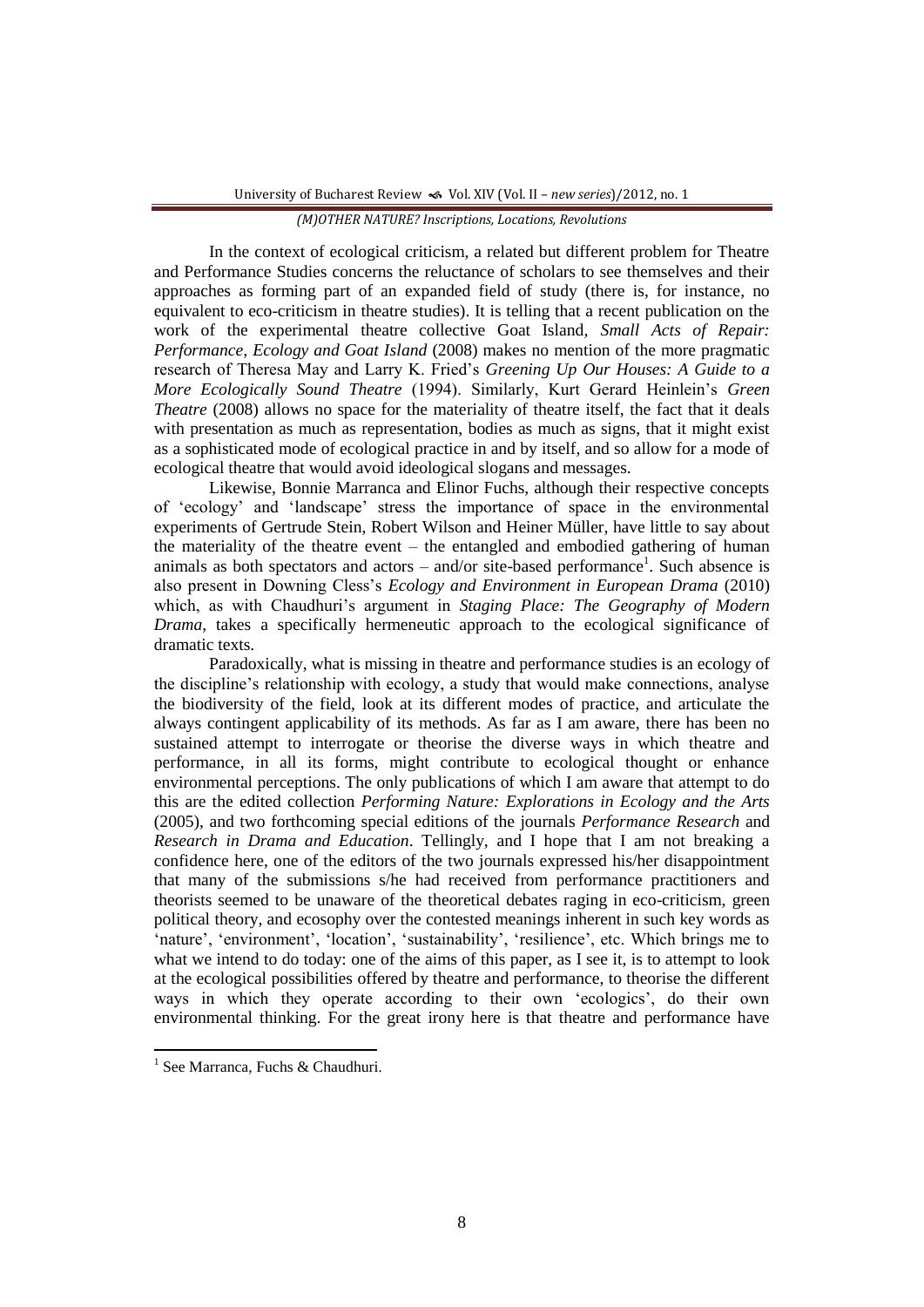been practising ecology ever since they came into being. Of all the arts, theatre is the one that most needs to sustain a relationship with a physical or concrete spatial environment, the one that can only take place between organisms, be they actors, dancers, spectators, writers, designers, lighting systems, costumes, floorboards, etc.

However, for all our interest in tracing the ecological potential in diverse theatrical forms and practices, I do not believe that there is an ontology of ecological aesthetics. For me, ecological meaning/perception does not reside within works in some ahistorical, metaphysical space; rather, ecological sense, like aesthetic sense, is something that is specific, contingent, and dependent on the spectator to activate it. In other words, I think that we have to argue it, be willing to make use of performances, texts, documents which on the surface might have little do with ecological concerns such as toxicity, species depletion, global warning or over-population. I concur with Jacques Rancière's claim that:

There is no criterion for establishing an appropriate correlation between the politics of aesthetics and the aesthetics of politics. This has nothing to do with the claim made by some people that art and politics should not be mixed. They intermix in any case; politics has its aesthetics, and aesthetics has its politics. But there is no formula for an appropriate correlation. (Rancière 62)

One final point: Ralph and Franc might disagree with this, and it might be something that we come back to, but in my section of this address I want to talk about theatre and ecology or theatre ecologies rather than environmental theatre and/or green theatre. For me, environmental theatre lacks the political and ethical will to change society (I think here of Félix Guattari"s critique of environmentalism in *The Three Ecologies* (2008: 35), and also of Arne Naess"s expansive notion of deep ecology that was first advanced in a paper given in Bucharest in 1972), and green theatre tends to be too narrowly ideological and focus-based. I prefer ecology because it establishes a symbiotic link between human and non-human nature, between what we might call after Murray Bookchin (1), while rejecting the dialecticism involved in his idea of stewardship, "natural ecology" and social "ecology" (and I include "cultural ecology" in the latter).

## **Ensembles and ecologies Franc Chamberlain**

I think we have to be careful how we articulate the difference between an environmental theatre and an ecology of theatre. It seems to me that Carl is thinking of 'environmental theatre' in terms of green activist theatre, or at least a theatre concerned with addressing or intervening in issues of environmental concern. I don't agree that this kind of theatre necessarily lacks "the ethical and political will to change society" but I think that we might best describe this as an "environmentalist theatre". Richard Schechner's book *Environmental Theater* (1973/1994) is more about the ecologies of theatre and theatre ecology than it is about eco-political activism as such. I would argue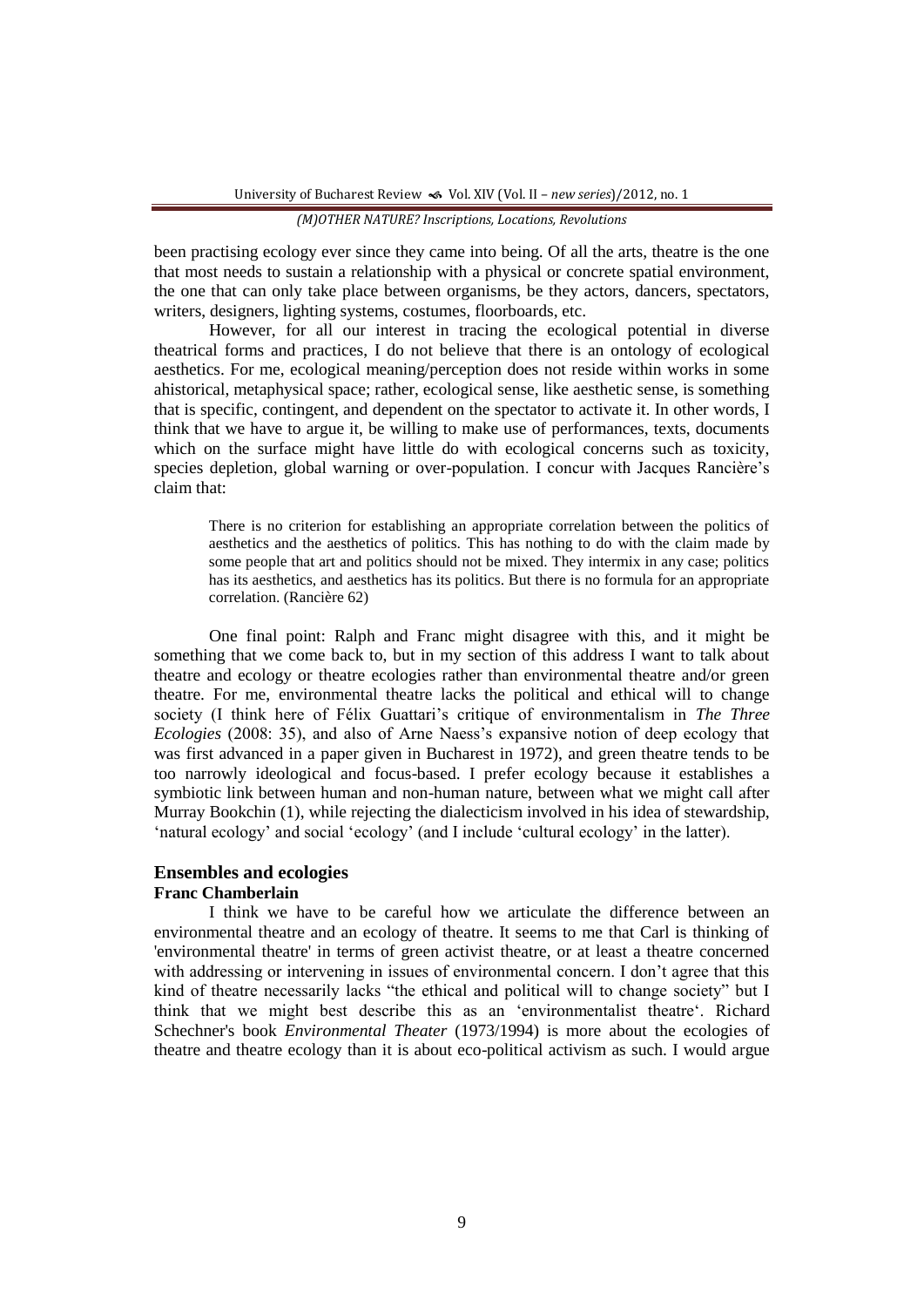that Schechner's text can be used to support an environmentalist theatre agenda, but I think that it's important not to confuse the two. Schechner provides six axioms for Environmental Theatre and these include the notion that, from the point of view of Environmental Theatre:

environment can be understood in two different ways. First there is what one can do with and in a space. Secondly, there is the acceptance of a given space. In the first case one creates an environment by transforming a space; in the second case, one negotiates with an environment. (Schechner, *Environmental* xxx)

I think that as we explore the idea of 'negotiating with' an environment we can begin to explore the possibility of treating that environment seriously, not simply as raw material to be transformed into theatrical scenery. In discussing his fifth axiom, "all production elements speak their own language," Schechner explicitly raises the question of the position of the human within the production: "Why should the performer be any more important than other production elements? Because she/he is human?" (Schenchner, *Environmental* xl). This question is important because it has the potential to shake up our thinking about theatre and other kinds of performance. Some artists have been urging us to consider this for some time and we might consider, for example, the work of Anna Halprin or Min Tanaka and the way in which it can perform a relationship with the environment that allows the various elements to "speak their own language". The work of Halprin and Tanaka can be easily covered by the label Environmental Theatre as used by Schechner, whilst at the same time they are also 'practising ecologies' in Carl's sense. If they are not "environmentalist" they are at least more "environmentally friendly" in being aware of the footprints of their work. Not all performance work has this ecological awareness, in fact most of it doesn"t. In the introduction to their recently published collection of essays entitled *Readings in Performance and Ecology*, Wendy Arons and Theresa J. May remind us that: "Theatrical production is hard on the environment: as theater is currently practiced in the West today, most of the resources that go into making theatre are wasted" (Arons and May 6).

It should be clear by now that we are not going to focus on eco-critical readings of dramatic texts. For us the text is just one of the many components of theatre, perhaps we might say one aspect of the theatre"s ecology. This, of course, doesn"t mean that we will be excluding the dramatic text from our discussion. One way to consider the relationship of theatre to ecology is to think of the history of theatre spaces and their relationship to the wider environment and the use made of material resources, including the construction of temporary or permanent playing spaces and the use made of found spaces. Another approach would be to consider the relationships between actors, audiences and their environments. We might also consider the ecology of a theatre company. All of these elements are considered in *Readings in Performance and Ecology* to some extent but there is very little emphasis on the ecology of the group or ensemble. Ensemble is a key element of the alternative or experimental theatre of the past 120 years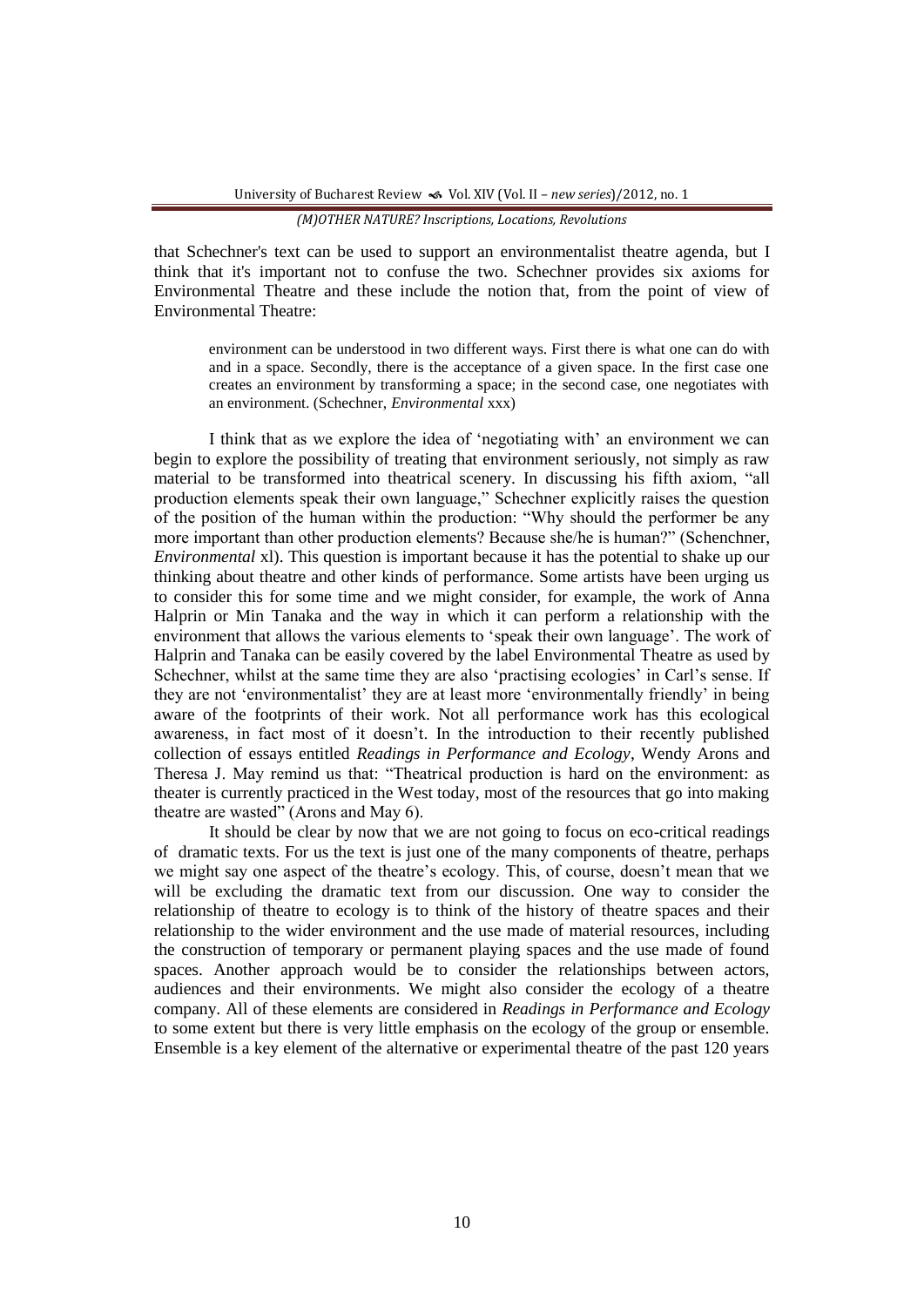and encourages a shift from an egological to an ecological subjectivity. Schechner devotes a chapter of *Environmental Theater* to "Group" in a wide-ranging discussion that, amongst other things, engages with recurrent problems in establishing effective democratic processes within an ensemble.

Whilst Schechner's reflections on group process are an important contribution to our understanding of the social and mental ecology of a theatre group, I"m going to discuss a superficially less tangled consideration of the ensemble: the work of Michael Chekhov's 'ensemble feeling'.

#### **Michael Chekhov and the Ecology of the Ensemble**

The Russian teacher and actor Michael Chekhov (1891–1955) is one of a number of theatre practitioners of the early twentieth century, such as Konstantin Stanislavsky and Jacques Copeau, who were interested in the importance of ensemble acting and also in the possibility of a new relationship between actors and "nature". To some extent there was an attempt to return theatre to the earth in an attempt to rediscover supposed natural rhythms and creativity, but not as a complete rejection of the urban theatre. Chekhov, exiled from Russia in the late 1920s, was invited to set up a theatre school at Dartington in rural Devon and opened a short-lived Theatre Studio there in 1936.

The theatre is a collaborative art and this is axiomatic in Chekhov's work. One of the key problems is how to get individuals to work together effectively by establishing an ensemble feeling, what we might refer to as an ensemble ecology or the ecology of the ensemble.

In Chekhov's view, the feeling of the ensemble could be generated by an openhearted contact with one"s partners and a willingness to put aside any personal differences and be open to the "creative impulses" of the other actors in the room. This open-hearted connection, according to Chekhov, would lead organically to a positive atmosphere in which the actors would be able to play together even within the confines of a wellrehearsed production. For Chekhov: "Only artists united by a true sympathy into an improvising ensemble can know the joy of unselfish, common creation" (Chekhov, *To the Actor* 35). The members of a theatrical ensemble must, according to Michael Chekhov, "find the right connection with each other in order to establish a consistent harmony amongst themselves" (Chekhov, *On the Technique* 121), and he provides a number of examples of how to develop this harmony.

The opposite of an open-hearted contact, according to Chekhov, is an ungenerous and fearful attitude which isolates the actor and inhibits the flow of creative improvisation. Chekhov acknowledges that people have different feelings towards each other, a range of sympathies and antipathies, but argues that the actor needs to take positive steps to be friendly towards others in the ensemble (Chekhov 2004: Disk 4, Track 9).

Chekhov warns against wallowing in sentimentality; the exercise is to generate an appropriate professional relationship for the work. The aim is to generate a supportive network of affective bonds where each individual is able to be in (inner) contact with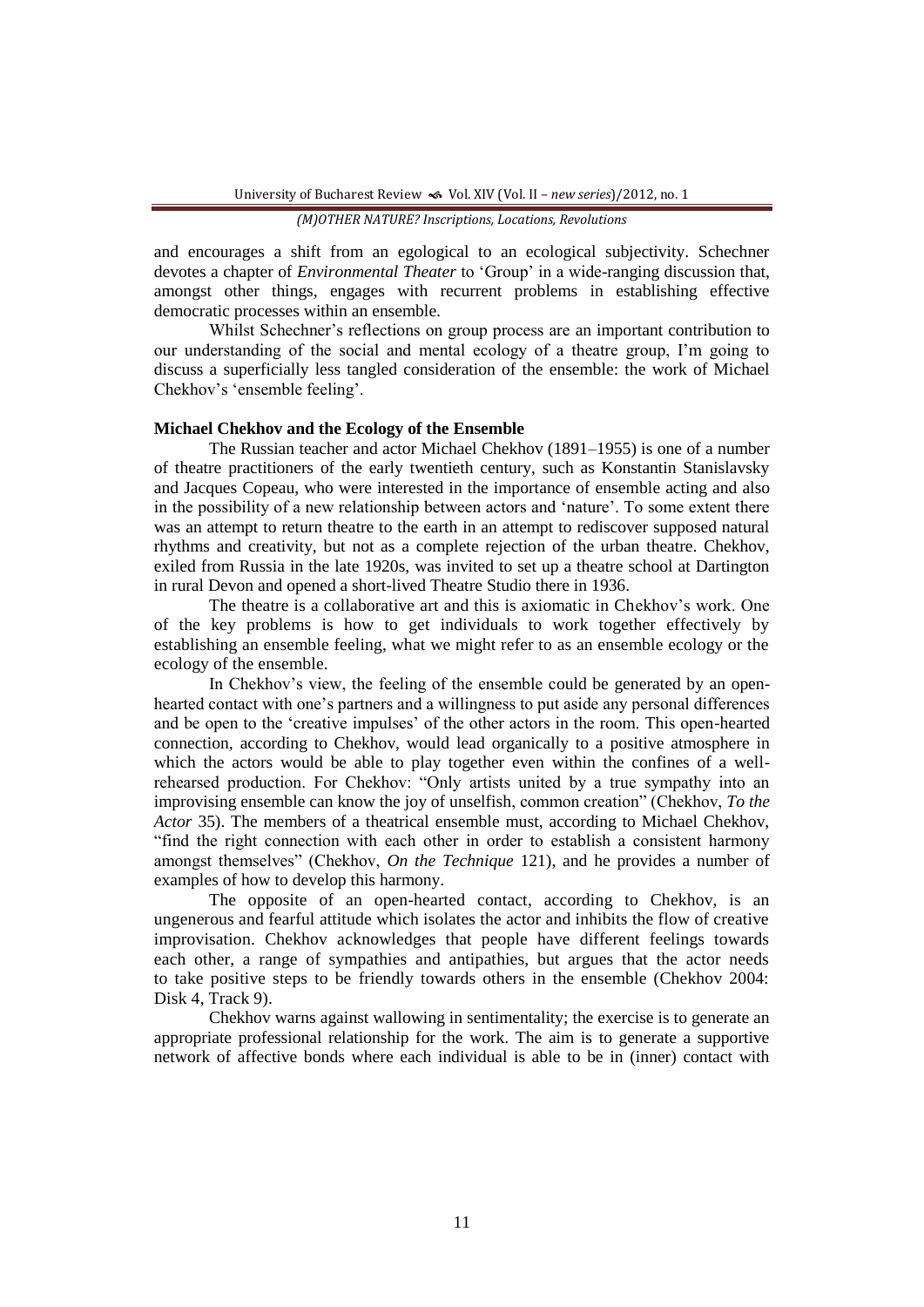every other individual whilst the work is in progress. Such a network would be enhanced by a warm atmosphere which would support creative exploration and experimentation.

Perhaps we can see Chekhov as working at the interface between mental and social ecology. Mental ecology deals with issues of our mental health, of how resilient and resistant our psyches are and the conditions we need in which to thrive, together with an awareness of how pathogenic factors are easily produced and reproduced. What needs to thrive is not just rationality but also affects and fantasies. The necessary conditions are both intrapersonal and interpersonal: we have to develop a healthy attitude towards ourselves and others, one which seeks to liberate each other"s creativity.

For Chekhov the enhanced interpersonal receptivity, which was essential to the formation of an ensemble, was capable of being extended into further dimensions. This requires a shift away from simply thinking of an ensemble as a group of actors. Chekhov claimed that actors needed to create a "feeling of ensemble" with the room, the objects in it, and the audience (2004: Disk 4 Track 9). The inclusion of the audience in the ensemble feeling reinforces the consideration of the socio-ecological dimension and raises questions not only about the ethics of the actor-audience relationship, but also the broader social ecology of the theatre. It's important to note that Chekhov also includes architecture and objects in his ensemble practice. To be present in performance, the actors need to be in contact with each other, the space and the audience, and this notion of presence, which we might also call mindfulness, models a way of being that can be extended beyond the theatre in our relationships with our world.

We can begin to see that Michael Chekhov's training for actors involves the becoming of ecological subjectivities which are produced through the work in the theatre laboratory but need not, and in Chekhov's view, should not, remain confined there.

## **Some dimensions of a performance ecology Ralph Yarrow**

I'd like to start by quoting a useful definition Carl gives of different models of ecology in an email exchange between us all. He says: In very simple terms, the difference between surface environmentalism and deep ecology is similar to that between light and dark greens. Surface environmentalists think that ecological change can occur through changes in technology and or economic production (recycling, carbon footprints, conservation policies, development of new technologies), whereas deep ecologists, as Naess suggests, are interested in a full-scale transformation of our being in the world, and with our relation with 'nature'. Deep ecologists are, for example, interested in deconstructing anthropocentrism and opening oneself to a more biocentric approach. Western and Eastern philosophy play an important role in their thought.

However, deep ecologists, and I agree with this, are sometimes criticised by Marxist and Anarchist philosophers (in particular Murray Bookchin) for ignoring politics and so forgetting about what is at stake in social ecology. In the rush to dethrone human exceptionalism and to extend the remit of environmental justice to non-human things, there is a tendency to downplay or forget the link between environmentalism and socio-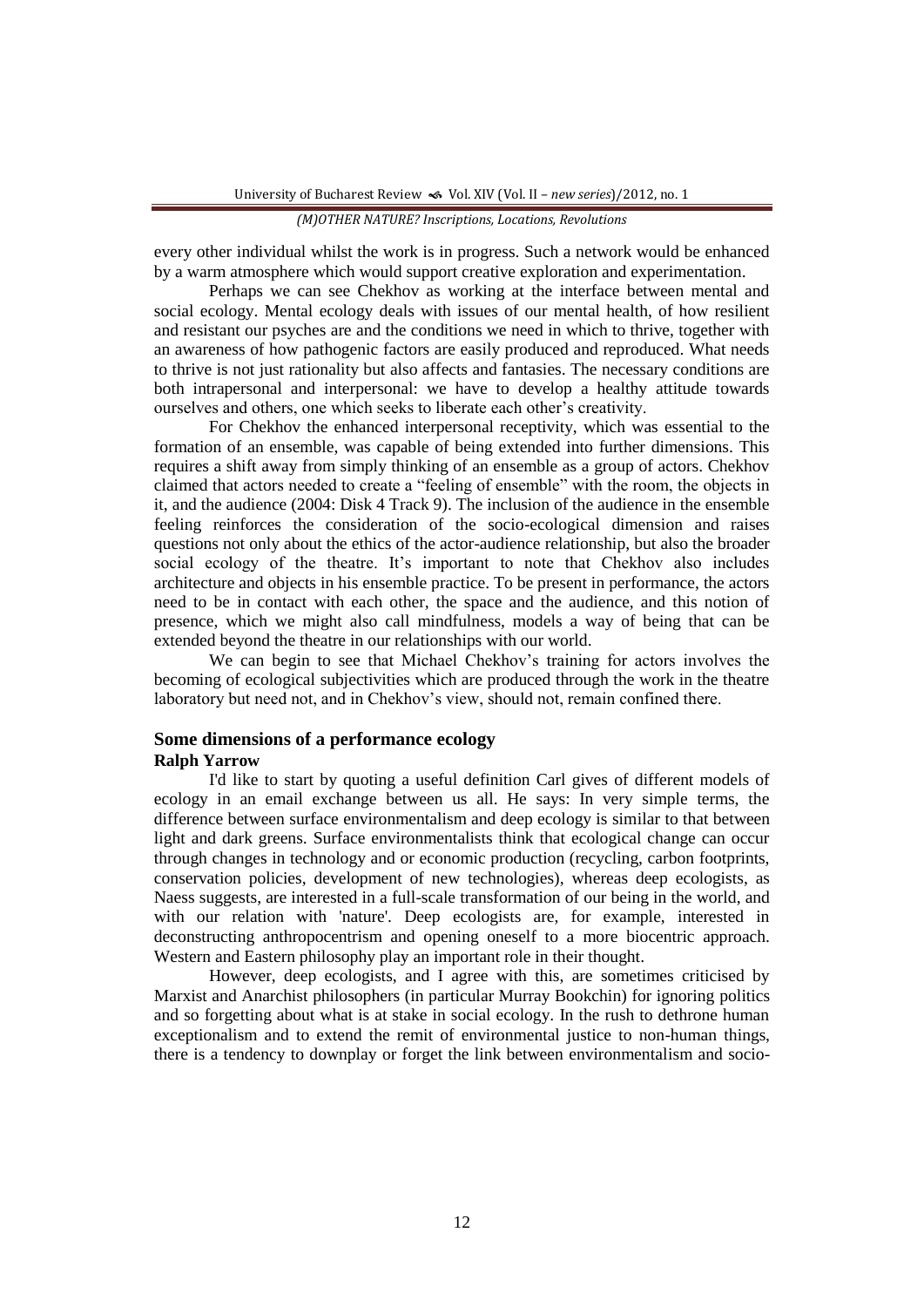political justice. The fact that poor people are the ones placed next to toxic waste dumps, motorways, and asked to work with hazardous chemicals. This is the point that Priscilla seemed to be making in her paper in Bucharest (at least the bit that I heard). It's also the point that Guattari makes so forcefully in *The Three Ecologies*.

From Carl's gloss of "surface environmentalist" (light green) and "deep ecologist" (dark green) I guess I buy into both. Is it because humanity to some extent means to both act responsibly as "stewards," and to "transform our being in the world"? In a way the second would imply the first, wouldn't it? I am also thinking again, being in India now, about a way of performance that is rooted in ecoknowledge, in the sense that much of the *Natya Sastra*'s programme for actors (see below) couldn't really operate without the underpinning of forms of indigenous medical and martial arts – and other systems in e.g. Mexico, Greece and Japan have strong similarities in this respect. You see for instance on the videos of training for 'traditional' Indian performance forms – e.g. Kathakali – how trainees are massaged extensively in preparation for performance classes. The structural knowledge of the body, the use of oils and herbs, the setting even (at first light, softly enhanced by candles) all emphasise a kind of physical contiguity with the matter of the natural world.

At the moment, the monsoon is approaching. Rehearsing under the mango trees is occasionally punctuated by the thud of falling fruit; one night with (unusually) some artificial lights on, a sudden swarm of insects almost blots them out. The insects, I am told, are a sign that rain is on the way. Someone switched the lights off for a while. When they were switched on again, to my surprise, the insects didn't return. They had moved on elsewhere. I presumed that both the switching off of the lights and the moving of the insects were kinds of knowing.

I also take the point about not overlooking the political aspects. For the company I"m working with (Jana Sanskriti, India's leading Boalian/Theatre of the Oppressed operation) that is paramount. They work with the people who are most likely to be in the situations Carl mentions, using theatre processes as a conscious way of engaging with cultural, political and spatial realities. So if they make a commitment to them, they keep it. They just went to do a performance in a distant village, in spite of the unexpected heat for this time of year (it's been hovering around 40 Centigrade). Six hours in an open truck to get there; two performances in different villages; not much sleep given the heat, and the need to be very sparing with water after performing, in spite of the sweat, because otherwise a group of 15 performers could use up the locals' whole supply; then back again. The strands of connection with the *oikos* – in quite a lot of the senses in which we will talk about it – seem to be multiple here.

For me, as a maker of what I think of as theatre and performance, as a performer, perhaps as a reader too, performance means: a process of perpetual transformation; doing things which change the state of things; creating things which (temporarily) have a shape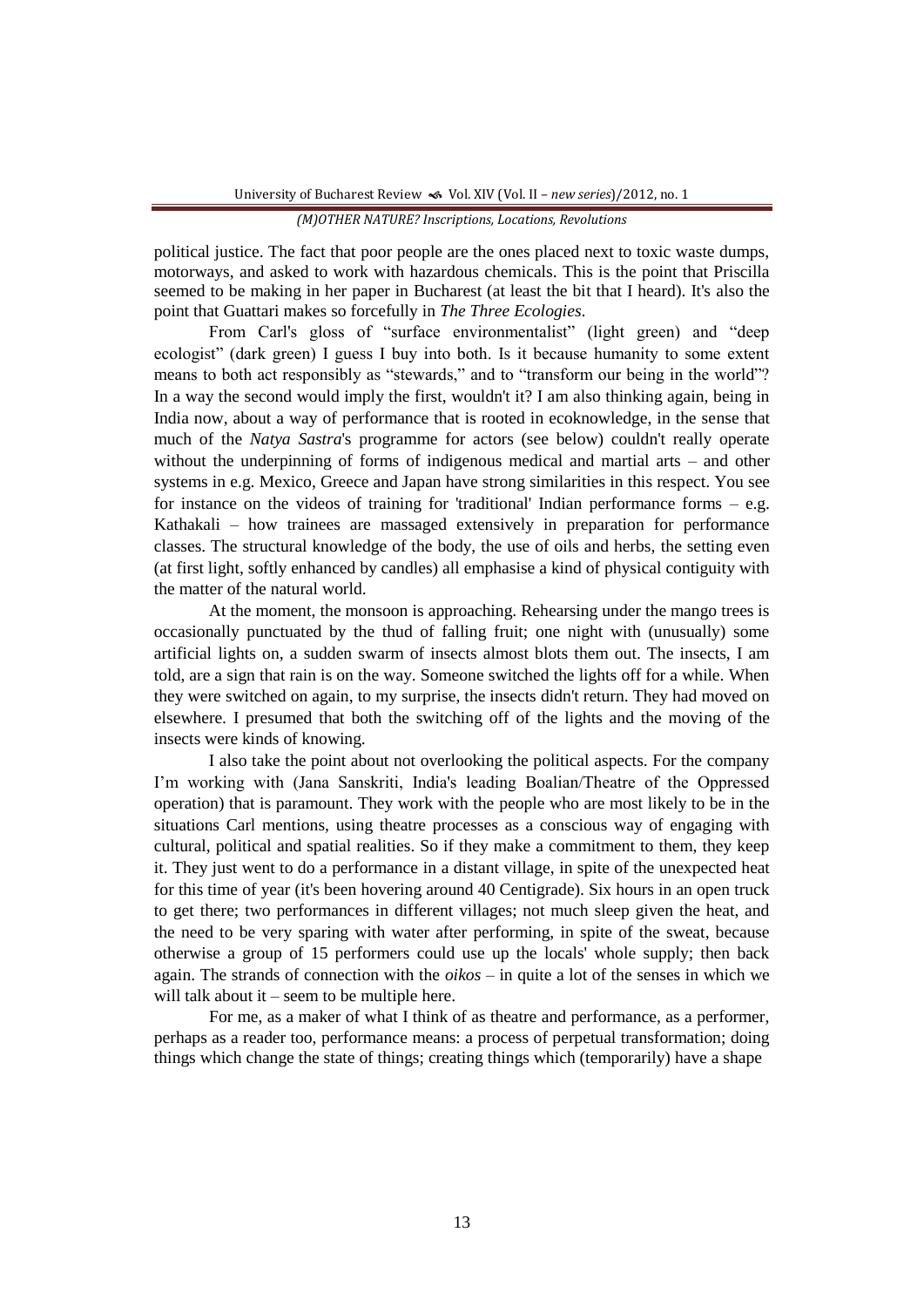Again for me, this implies: finding the condition(s) in which I 'move' most easily; feeling myself to be open, available, switched on, in touch; being aware that energy is focused; sometimes being surprised by what I can discover, propose, or do

So my take on performance is that it is in some way an 'ideal'. That implies that most of the time I am approaching it (or regretting that I am not), that it is a sort of receding goal as well as an occasional achievement. Because what the two sets of bulletpointed criteria indicate is a situation in which potentiality of being is more available than localised versions of 'myself'. It is a bit further down the track than Rimbaud's celebrated "Je est un Autre": I am a whole series of others, of possibilities of being other. (Maybe then 'I' is most significantly the possibility of 'otherness'? 'I' is that which may relate.)

I think an ecology is a mode of knowing about as wide a sphere of our 'surrounding' world as possible. (In some sense of course we can never be separate from that world, though for most practical purposes some kind of distinction not only is experienced but is also necessary, e.g. for us to talk about it. )

That seems to imply (for me) some investigation of, some work on, kinds of learning and knowing (rather than 'knowledge') which would include cognitive, affective and motoric processes.

These processes are, like the play of successive forms of self, not static, but ways of being and becoming. Are they also ways of acting? An ethics? A politics?

#### **Habits of (im)perfection**

In terms then of the relationship between performance and ecology, can we put that as simply as possible and relate it quite precisely to performers, to actor-training, to spaces, to duration and rhythm of 'a performance'? What might this tell us about the parameters of performance and how we 'make' and receive it? In what ways does performance practise ecoknowledge in this sense?

It activates a network of interactions and forms of engagement with/in the individual (through training, bodily and sensory extension – limbs, movements, capacities, sensitivities, receptivities, offerings, exchanges). Training histories and practices include Zeami/Noh; the *Natya Sastra*; Grotowski; Copeau; Gardzienice; 'theatre laboratory' work; Nunez; Stanislavsky; Meyerhold; Feldenkrais; etc. In the context of developments in 'western' performance practice and training over the last century, many of these occur 'in nature' or as 'encounters' with 'other' forms of practice, and thus specifically target an extension of human being towards ' extra-daily' (Barba) sensory abilities and intelligences.

In this kind of approach, a set of performance moves aims to amend and/or extend daily functioning, to shift the mode of knowing and in so doing to emphasise criteria of flow, agency, response and availability, spontaneous forming.

In terms of those (from the 'western' perspective) 'other' forms, which include the Japanese and Indian examples referred to above but also many kinds of practice from other zones, aspects of what Schechner calls 'environmental performance' and Turner locates as liminal/liminoid (see our discussions in *Sacred Theatre* on this) relate to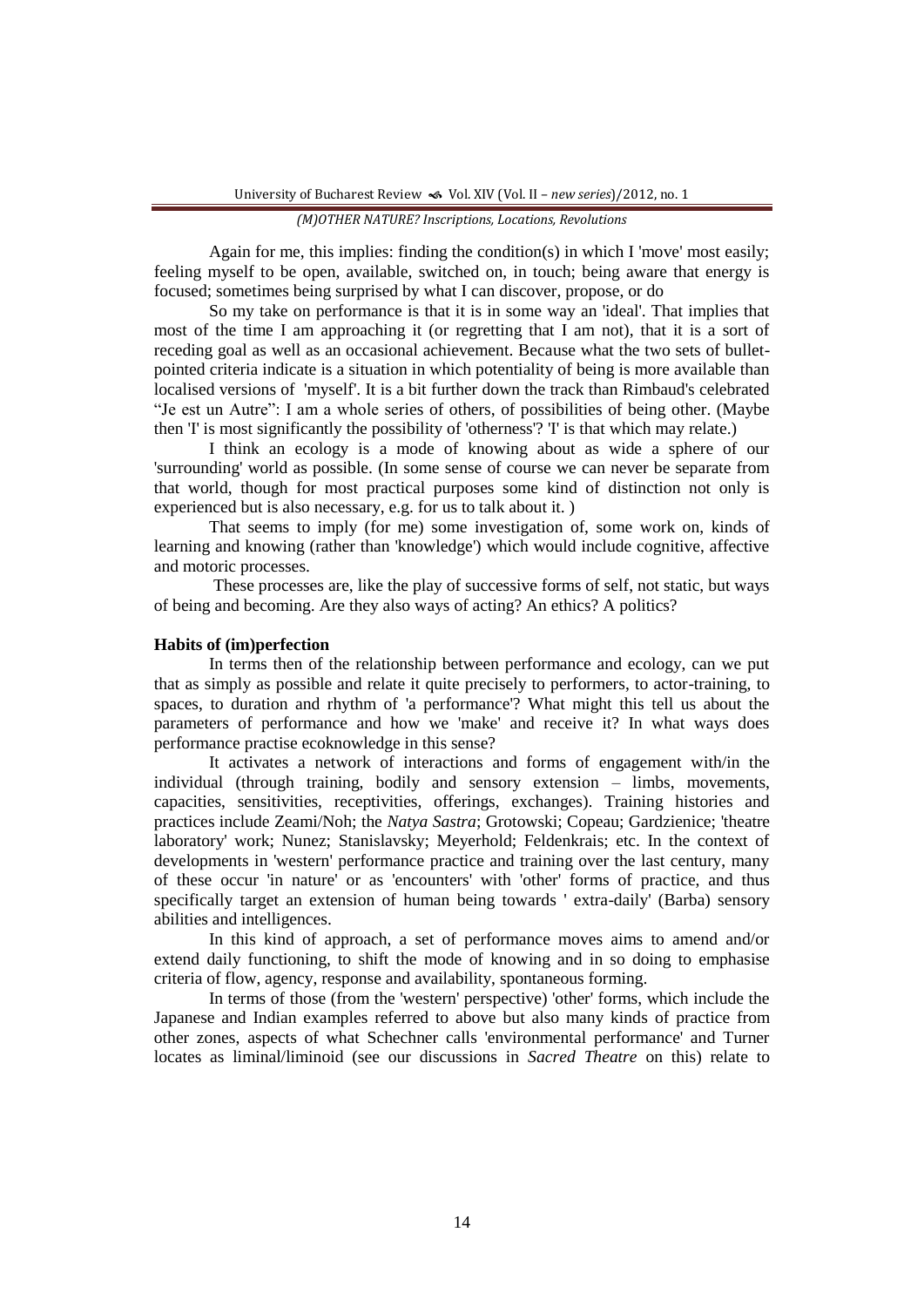precise attempts to negotiate the sensitivities and knowledges perceived as being on the border between the human and the environmental, often for specific (ritual and efficacious) purposes connected with seasonal or cosmic rhythms. Here, although particular 'specially-charged' individuals may play key transitional roles, the process is primarily oriented towards the group or social nexus.

ii) the group (all the above extended to the interactive mode; group process as both an extension and a heightening of individual functioning; receptivity and response; mutual recognition and responsibility). Modes of operation: improvisation practices including Stanislavsky, Meisner, Johnstone, Johnston, Callery; collective devising and co-creation; drama therapies and applied drama work.

iii) the play – or better, the performance event – in relation to the audience (or co-participants), the space/site, society.

In the case of both ii) and iii), a performative ecology of another kind is in operation whereby the parameters of the 'known' are being reshaped: as changes are produced in how we relate to each other and to our (immediate, sensory, aesthetic, intellectual, cultural, political) environment, both losses and gains occur. None of these things cannot happen in other situations, but it's worth recalling that theatre and performance, for practitioners and spectators in different ways at different times, requires or incites kinds of processing and action which, generally, seem to be more complex, more 'holistic', than most of our everyday activity. It may be that they are just more conscious, because 'framed' by the performative circumstance. Here we need a psychobiology (in part approached by Schechner and Zarrilli). It's not irrelevant that e.g. major strands of Indian, Japanese and Chinese performance are based in forms of martial art, nor that Jacques Lecoq – perhaps the best-known of recent European performance-trainers – started working life as a sports instructor. He encapsulates one of the aims of his work as the focus on the intelligence of the body: "l"homme pense avec son corps," he says.

Let's look at one case, the Indian concept of *rasa* or aesthetic sensitivity. In this understanding, performance is conceived as an extension of the composing and receiving faculties, as subtle and dynamic rhythmicities and sensitivities, so that the modality of operation is 'standing on end', picking up all the possible dimensions and relations of each channel of signification in the created and received performance text/event (musical, rhythmic, tonal, visual, metaphorical etc.). It is a honing of attention in order to operate at the limits and in the interstices of these channels of sensory experience, a kind of intense synaesthesia if you will; and the underlying assumption is that producing (and being trained to produce) and receiving work is an active process for performers and spectators which tunes them up or in to their fullest extent. The surrounding mythology implies that they are in contact with 'divine' levels, but the process is material, psychophysiological and immanent. The founding text, the *Natya Sastra*, also lays weight on the space in which the event occurs, including the materials used to construct it, its axes of orientation, the way that air flows in and out of it.

I was thinking about an experience I had once, about 40 years ago, down by the Yare. I'd been working on my thesis and then I went for a walk, so my awareness was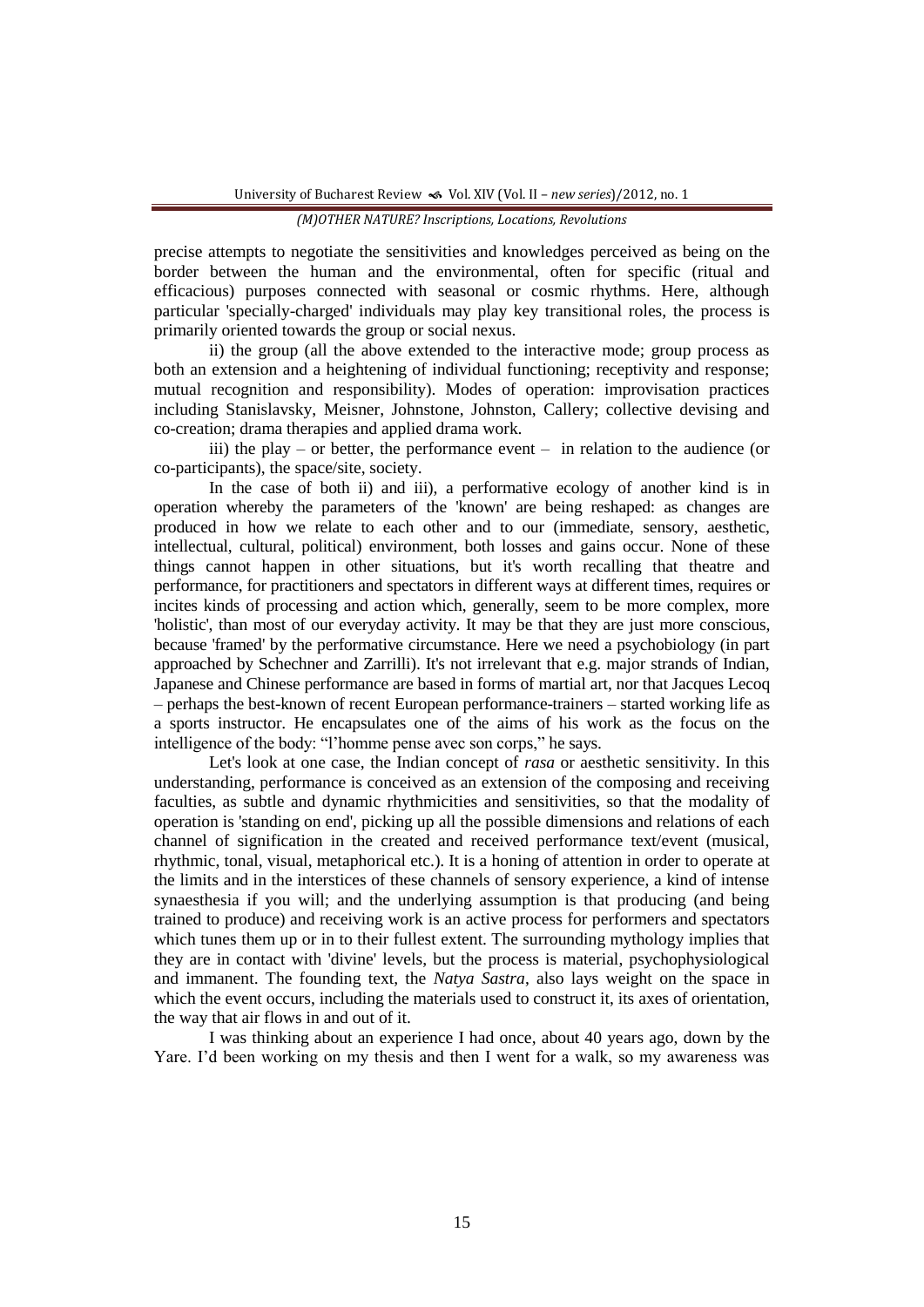open and my body was relishing movement and sensation. The wind was blowing the grasses and rippling the water. I stopped. Suddenly it was as if I flowed into the wind and the grass and the movement of the water. I was not different from them, I was in some way co-extensive with them.

Later I found Julia Martin writing:

"The pattern is the ripple of sand and the crests and troughs of tiny waves reflected on stone. Sun shines through, ripple of wave. This flowing." She concludes: "Here is the place, here is where everything changes." (Martin 136)

However, as Carl will now point out, things may not always be as smooth as that.

## **Contra Aristotle: or on having a big toe Carl Lavery**

As I mentioned earlier, this absence of a sophisticated interrogation of the ecological possibilities within theatre and performance scholarship is ironic in that theatre and performance have, in their practices, long-troubled dualistic notions of what is meant by human and non-human, culture and nature. Think here of the terminology of theatre with its recourses to ideas of field work, laboratories, environments, and landscapes. Or what about pageant plays, site-specific performance, body art, and body weathering? In light of these factors, the obvious question to pose, then, is why, when theatre and performance appear to possess such relevant ecological potential, have scholars and critics persisted in focusing their attention on narrowly cultural or anthropocentric meanings?

To get some handle on this – at least with respect to the Western theatre - we need to go back, I think, to Aristotle"s *Poetics*. In *The Poetics*, as its title suggests, Aristotle"s objective is on policing the constituent elements of drama; he talks much about character, conflict, language, reversal, revelation, climax, resolution, but little space is given to scenography, space or acting. Everything that is physical about theatre, everything, that is, to do with the materiality of the body, is evacuated. This is what the German theorist Samuel Weber has to say:

To be sure, in his *Poetics*, Aristotle does everything to reduce or marginalize whatever might be considered specific to the medium of theatre: spatiality, materiality, visibility…. He thereby reduces the specifically spatial and scenic aspects of theatre to mere material accessories and instruments for representing something that bears no necessary or specific relation to theatre as such, namely action…. It is this Aristotelian approach to theatre, construing it in terms of objects and structures that are not themselves specifically theatrical, that pervades the Western approach to theatre, which initially privileges action, and then in the modern period, character (Weber 33).

It is surely no coincidence, moreover, that the aim of theatre, for Aristotle, is *catharsis* – the purification of disruptive anti-social affect, the affect that plays itself out in our nerve endings, skin, and blood, the affect that reminds us that we are nature.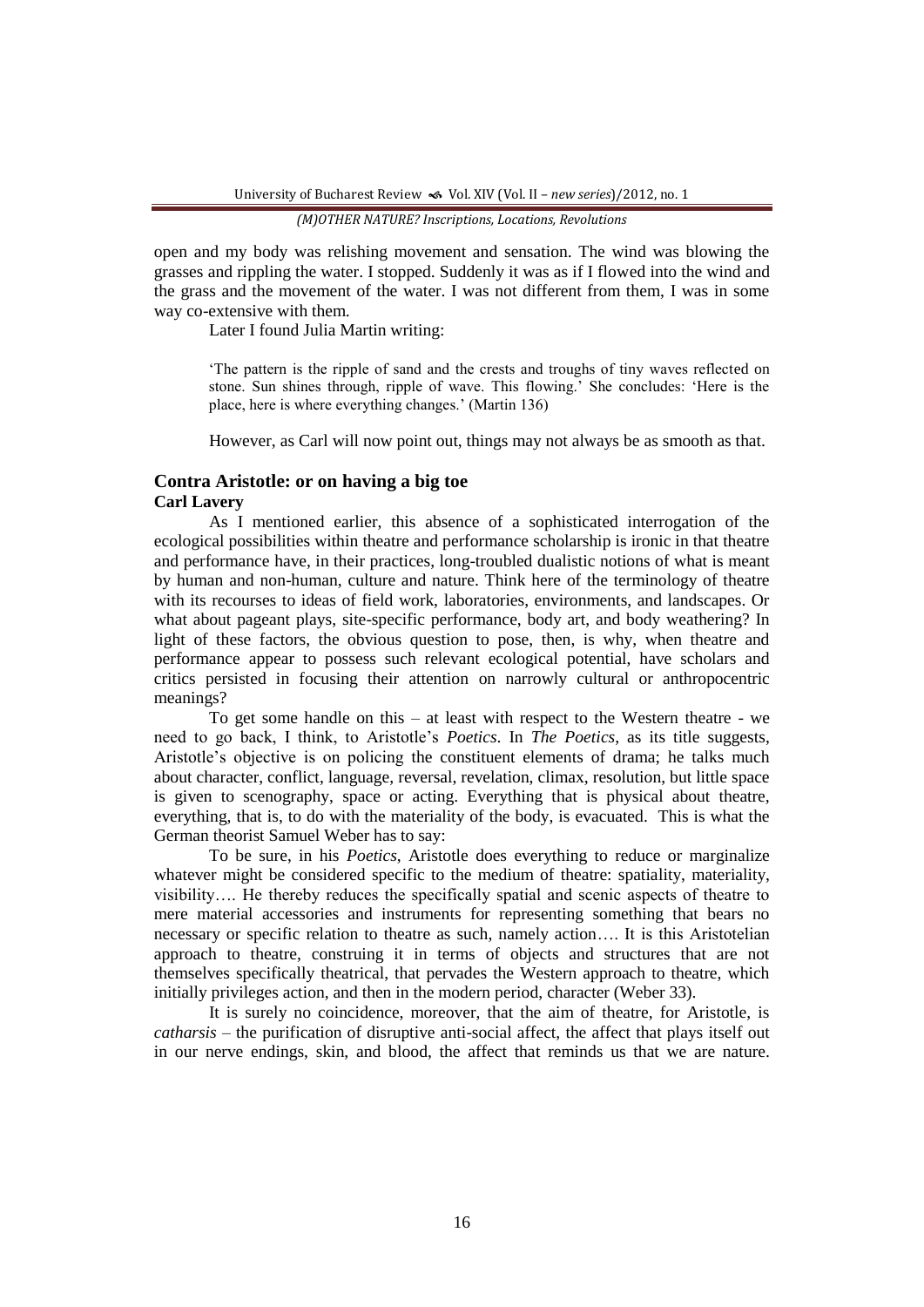Drawing on Aristotle"s famous definition of the human being as "a speaking animal" in *The Politics*, we might say that, according to his view, going to the theatre is an exercise in leaving the animal behind, an attempt to abstract ourselves from nature, to place ourselves securely in the realm of culture, speech, and law. Such a desire, however – and this explains why Plato, for all his suspicions to the contrary, is so much closer to understanding what theatre can  $do - is$  always undone by the fact that theatre has to take place, that for purification to occur (if it ever does occur) we have to be affected and infected, made to experience the very animality that Aristotle is so keen, in his theatre going, to transcend.

Western theatre's anxiety over the animality of the body, what we might call after Georges Bataille its "accursed share," is perhaps also apparent, I would argue, in the fact that Greek actors were compelled to wear buskins to cover their feet (and we could see this vestimentary prohibition as a type of synecdoche for later prohibitions against women and nudity on stage) in an attempt to hide the paradoxical and perverse reality of the big toe.

Distancing himself from the idealism of Surrealist walkers such as André Breton and Louis Aragon, and concentrating on physical matter – nature 2 Bataille argues "that the big toe is the most human part of the body, in the sense that no other element of this body is as differentiated from the corresponding element of the anthropoid ape (chimpanzee, gorilla, orangutan, or gibbon" (Bataille 20). Yet if the big toe is what defines humanness by elevating bodies from the earth towards the sky, the thing that distances us from our close cousins, the apes, Bataille is quick to point out that "whatever the role played in the erection by his foot, man, who has a light head, in other words a head raised to the heavens and heavenly things, sees it as spit, on the pretext that he has his foot in the mud." This recognition of our dependency on the earth – on nature – according to Bataille, produces a sense of inner violence caused by "the rage of seeing oneself as a back and forth movement from refuse to ideal, and from the ideal to refuse – a rage that is easily directed against an organ as base as the foot" (Bataille 20–1). As well as violence, the materialism of the foot, what Bataille refers to as "base seduction" (Bataille 23), produces a host of symptoms which trouble the idealism and rationality of philosophy and art:

Man willingly imagines himself to be like the god Neptune, stilling his own waves, with majesty; nevertheless, the bellowing waves of the viscera, in more or less incessant inflation and upheaval, brusquely put an end to his dignity. Blind but tranquil and strangely despising his obscure baseness, a given person, ready to call to mind the grandeurs of history, as when his glance ascends a monument testifying to the grandeur of his nation, is stopped in mid-flight by an atrocious pain in his big toe because, though, the most noble of animals, he nevertheless has corn on his feet; in other words, he has feet, and these feet lead an ignoble life (1985: 22).

To have feet, Bataille suggests, is to participate in an agonized performance; one where the body is simultaneously desired and despised, and where culture exists as a fetish, a sublimated consolation, that denies our animality. According to Bataille, if we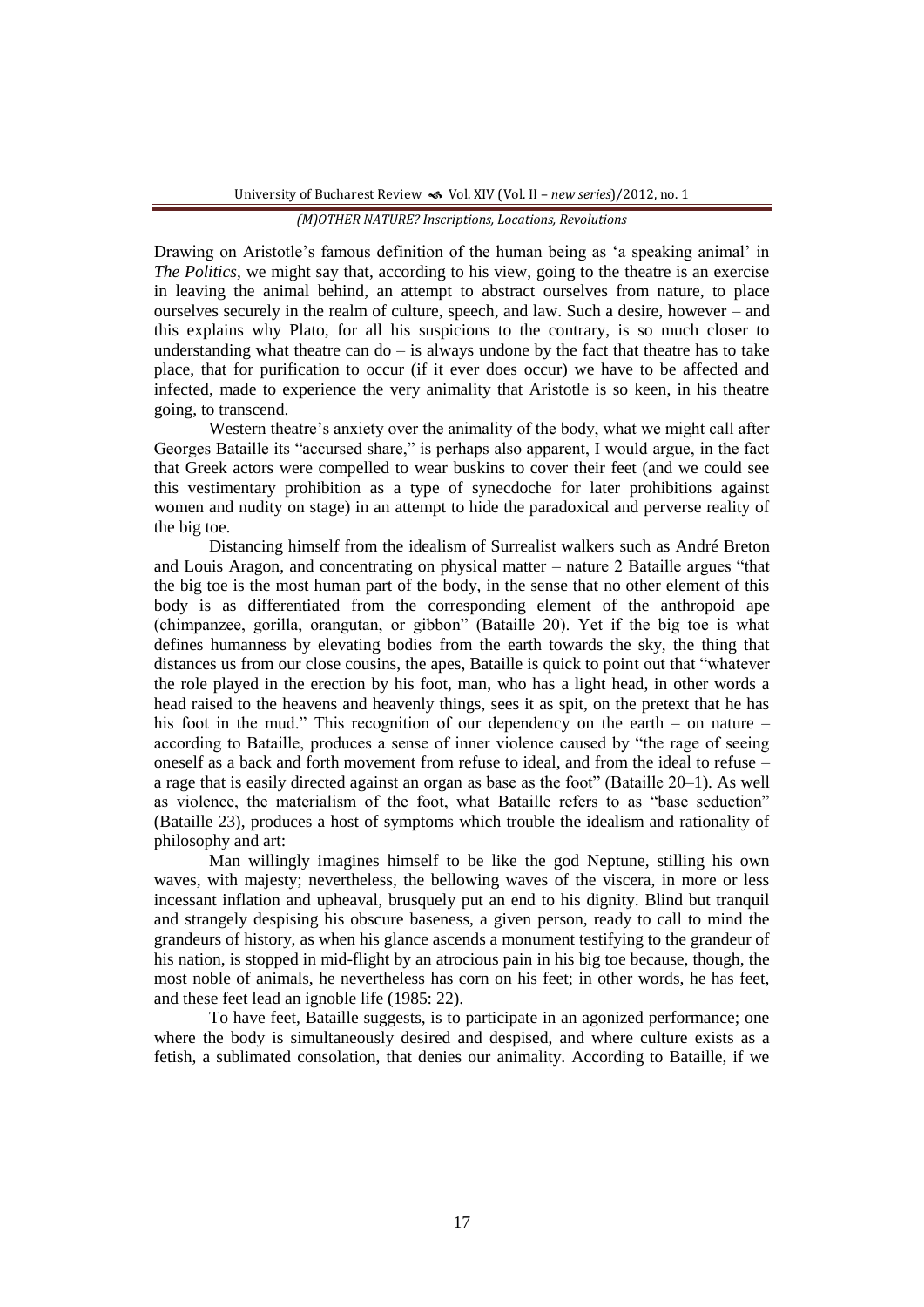are to come to terms with this world, to live more democratically and less violently together as humans – and we want to extend biocentrically to include the earth – then such a self-deceptive comedy needs to be exposed for what it is: a mere shadow play: "A return to reality does not imply any new acceptances, but means that one is seduced in a base manner, without transpositions and to the point of screaming, opening his eyes wide: opening them wide, then, before a big toe" (Bataille 23).

Although Bataille says little about theatre in "The Big Toe" (he merely mentions "the high soles" of tragic actors (Bataille 21), his attack on anthropocentrism, human exceptionalism, endows theatre with transgressive potential. Theatre's capacity to create a semiotic fiction, to put what Ionesco might call "le piéton dans l"air" ("the walker in the air"), is necessarily subject to the forces of gravity. As Nick Ridout has shown in *Stage Fright, Animals and Other Theatrical Problems*, no other medium has such a capacity to stumble and totter, and, ultimately, to disenchant: "theatre"s failure, when theatre fails, is not anomalous, but somehow, perhaps constitutive" (Ridout 5). Theatre's preprogrammed tendency to fail cannot help but focus attention on the body. This is precisely why, I think, that practitioners such as Tadeusz Kantor, Jean Genet and Heiner Müller were so attracted to it, believing that theatre, with its emphasis on presentness and transcience, could be a pedagogy of death, a way of puncturing the screen. For these artists, in what is an essentially tragic or catastrophic recognition, theatre allows for an Yves Klein-like leap into the void; it opens our eyes to a solid abyss, the stubborn opacity of the body.<sup>2</sup> In this respect, theatre is not only made by the feet of performers; it is an extension of the foot in and by itself, a festering limb. Or as Genet might have it, a laceration in the heart of culture, a pungent acephale. "If my theatre stinks, it is because the others smell so sweet" (Genet 68). In its insistence on the body, and, by extension, nature, theatre wrecks all idealism, becoming in the process a tool of profanation, a cruel medium, a sort of big toe. This shift gives rise to an alternative view of aesthetic politics. With respect to ecology, then, the objective is no longer to communicate a message or to offer an image of hope; on the contrary, to recall Ridout"s notion of failure, theatre should instead aim to provoke an encounter with base materiality, to situate itself in all that is abjected, repressed, excluded – in what we might see as a non-sublimated view of nature.

If Western theatre has traditionally been troubled by the animality of the human body, then it also been made anxious by its relationship with the natural environment, by sunlight, rivers, mountains. Its tendency to retreat from the expanded *oikos* or home of earth into the "dark house" of the theatre world, generated by what Brecht called its "electric suns," is what has caused critics such as Plato in *The Republic* and Rousseau in "Lettre à d"Alembert" to be so vehemently anti-theatrical in their prejudices. Since its inception, theatre in the West has always been linked with the *agora*, with, that is, the market place of the city. Think here of Shakespeare"s Globe in Southwark, described by Heiner Müller in his wonderful essay 'Shakespeare a Departure', as a place populated by prostitutes,

 $\overline{\phantom{a}}$ 

<sup>2</sup> In French, the word to leap translates as *jeter*. The homonym *j'étais* ("I was") establishes an existential link between leaping and being. One cannot leap without feet.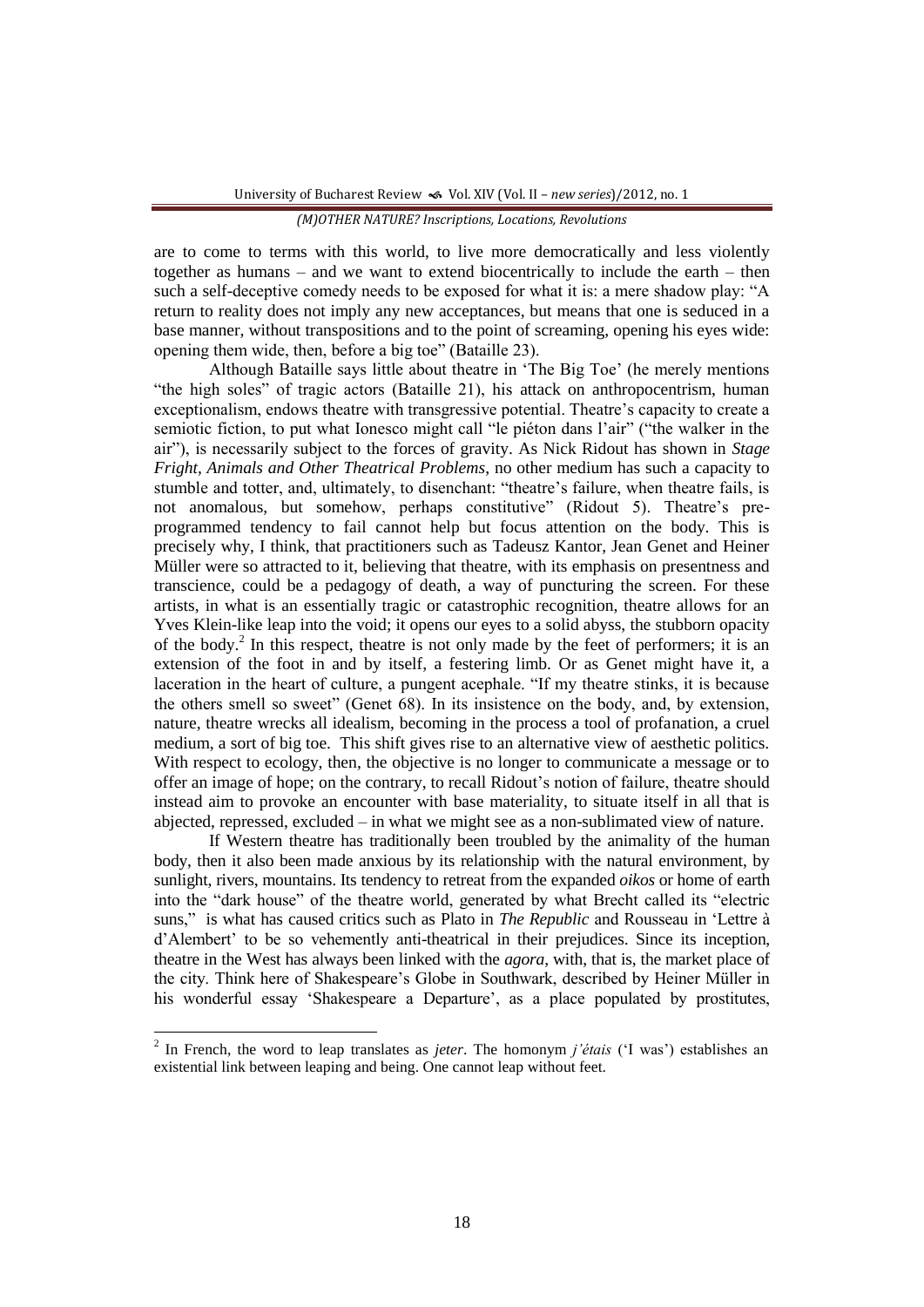gamblers, thieves, the urban poor; or of the site of the Comédie Française situated just opposite the Louvre in Paris, at the very heart of the royal city, or of the location of Broadway in New York City, which led the great British actor Mark Rylance, in his recent run there in Jez Butterworth"s play *Jerusalem*, to seek out the Hudson River in a desperate attempt to reconnect with something "natural". Like philosophy and post-Augustinian theology, theatre, then, has historically been an art of the city – an art of buildings, publics, the *polis*, an art that tries to expel the "natural". It is tempting here to recast Socrates, in his dialogue with Phaedrus. as a theatre director. Asked by Phaedrus why he only walks within the parameters of Athens, Socrates replies: "Look Phaedrus: I"m a lover of learning, and trees and open country won"t teach me anything, whereas men in the city will." But Socrates here, as with many of our theatre directors past and present, has forgotten three things. First, that he has a big toe; second, that human beings are animals; and third that the city is nature. In this context, it is interesting to note how Heiner Müller feels closest to Shakespeare in Genoa, "at night in the town centre built in the Middle Ages, and near the harbour" (Müller 100). Müller's intuition, his imaginative proximity to Shakespeare, is based on the revelation, I think, that the city both includes and is nature, and that theatre, for all its boxed-offness, is a type of sea, a non-striated space where we can take flight on wave after wave of affect, on a reflux of bodies moving, on the surf of breath.

## **Putting Aristotle Back on his Feet (but not his Pedestal) and Dancing with the Bees**

## **Franc Chamberlain**

Accusing Aristotle of both disregarding the materiality of theatre and using theatre as an instrument for social control raises a number of questions, two of which I"ll make explicit here. The first is whether or not Aristotle does disregard the materiality of theatre. The view that he does is based on his comments on spectacle in chapter six of *The Poetics* where he claims that spectacle is the least important of the elements of tragedy and that the tragic effect is possible without public performance, a claim he repeats in chapter fourteen. A second question is whether or not Aristotle considered that the purpose of tragedy was to remove us from the animal.

To take the second first: it's true that Aristotle held the view that there was an hierarchy of species, and that humanity was at the top. It's also the case that he considered that there were inter-species hierarchies: men were above women and free men and women were above slaves and that these arrangements were fixed and natural. But Aristotle didn"t separate the human from the animal because, for him, humans were animals by definition. Yes, humans have language but this is a product of nature, the human is an animal who speaks. And humans also have a moral sense, but that again is a fruit of nature. Many animals have common attributes and sensibilities and Aristotle discussed human reproduction in the same manner as he discussed the reproductive behaviours of other animals. And the formulation 'other animals' is important because throughout his works this is how he discusses a species of animal in relation to the rest of its genus, whether that single species be human or cattle or cats.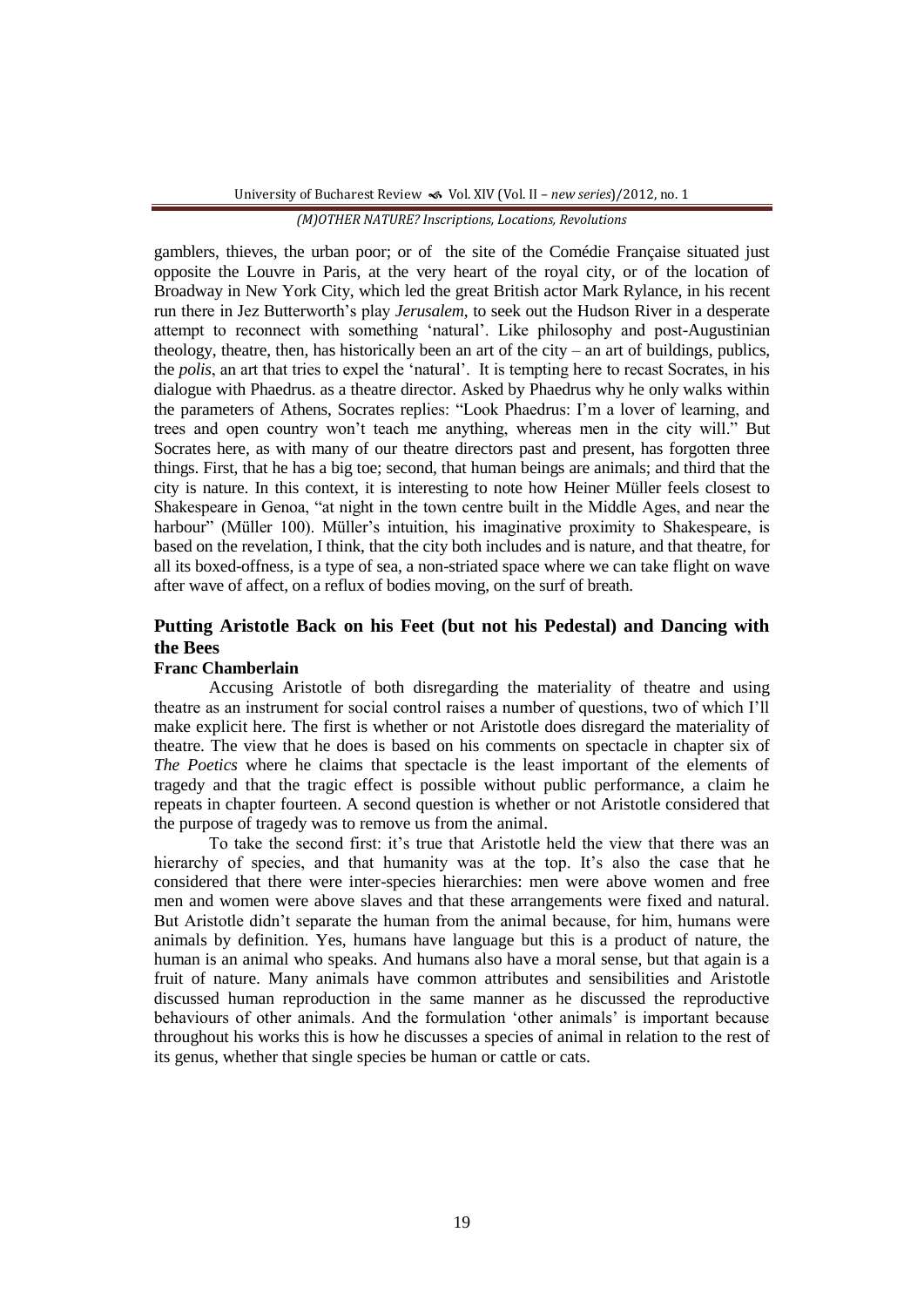There is a network of animals and one thing that they have in common is their dependence on touch. In *De Anima* Aristotle wrote: "Without touch it is impossible for an animal to be" (17–18) and in chapter three of the *Historia Animalium*: "One of the senses, and only one, is common to all animals viz., touch." This 'touch' is not 'mere sensation', as some might have it, but something more important. Heller-Roazen suggests that Aristotle"s view of awareness and self-awareness is that they are aspects of sensation and that this contrasts with a more familiar contemporary view of awareness being a species of cognition that conceals its history:

The "thinking being" of modernity conceals a past still to be uncovered, in which the relations between cogitation and perception, thought and feeling, were not what they became, and in which sensation, the primary power of the tactile being, held the key to the life of all beasts, no less the two legged one who would raise himself up above those around him (Heller-Roazen 41).

Sheets-Johnstone, also reminding us both of the importance of touch for Aristotle, and that humans are animals, shows how touch matters:

Along with movement, tactility is the premier faculty of living things. Other senses may be destroyed in one way or another, yet the animal still lives. With the death of the tangible, however, comes the death of the animal itself. (Sheets-Johnstone, *The Corporeal Turn* 137)

Although humans have the capacity for language, which, according to Aristotle and many since, other animals lack, it is grounded in movement and touch. Remove all capacity for sensation from the human and there is no language.

Aristotle, then, embeds the human firmly and materially in the natural world; an animal amongst other animals. The human act of building cities is as natural as that of bees creating hives – we're agreed on that. But, whatever Socrates may have forgotten, according to Carl, Aristotle doesn"t forget that humans are animals, that cities are part of nature, that he can learn from trees, and that his big toe is related to the digits of other animals – anthropoid or otherwise. From this perspective it wouldn"t make any sense for Aristotle to claim the theatre as a means to "leave the animal behind". Indeed, the inclusion of satyr plays in the Festival of Dionysus indicates that even if tragedy were able to temporarily effect such a transportation, the theatre itself would quickly remind the spectators of their animality.

It is not altogether clear, from *The Poetics*, what exactly Aristotle meant by *catharsis*. In *The Politics* he promises to discuss it more fully in *The Poetics*, but he doesn"t do so. In one passage in the sixth chapter of Book Eight of *The Politics* he comments on how all animals feel the pleasure of music. This comment indicates the shared pleasures of music and raises the question as to whether non-human animals experience *catharsis*. It seems to me that Aristotle believes that they do; but through music not tragedy because of tragedy"s dependence on human language and the complexity of ethical thinking that"s involved.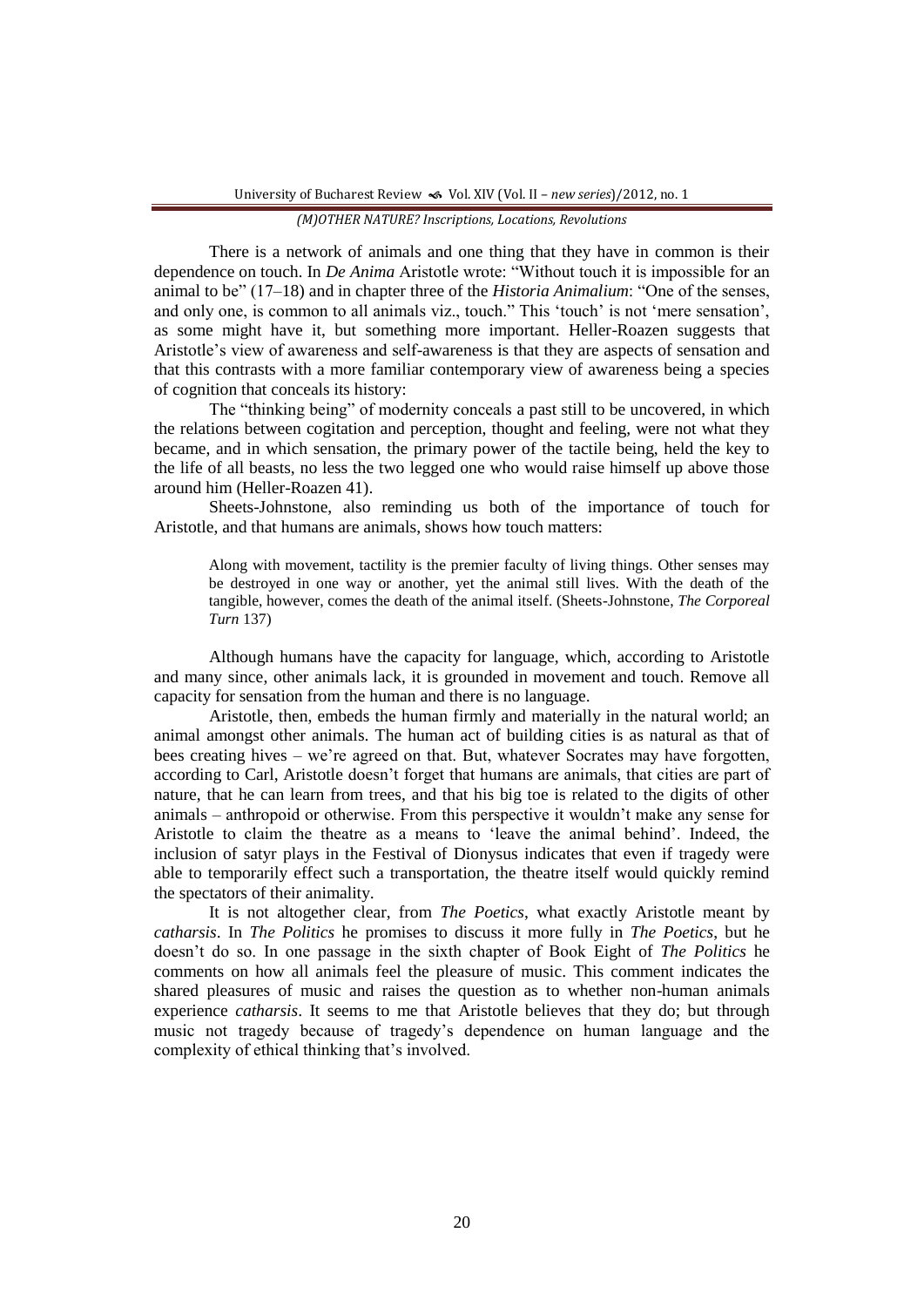Accepting, for the purpose of argument, that what Aristotle meant by *catharsis* through Tragedy was a purgation of fear and pity, it's not clear to me why this would be viewed as a purgation of "anti-social affect" *per se*. Why is "fear" an anti-social affect? Surely the purgation of fear, especially the fear of punishment or reprisal, is more likely to increase the possibility of challenges to oppressive and repressive state structures? Perhaps we need to read Aristotle differently. If we accept that all animals need to touch, that we learn and develop by reaching out, then fear can be considered an emotion that prevents us from reaching out and connecting with our fellow animals and the wider environment. "Pity" is, perhaps, less obvious and we might be able to consider that we can become so wrapped up in pity, for ourselves or others, that we are unable to act or think effectively. It might be helpful here to consider the difference between pity and compassion; does the purgation of pity enable us to be more compassionate? If so the purgation of fear and pity might enable us to be both more open to the suffering of humans and other animals around us and more open to speaking out about the injustices that we witness. This would, ultimately, enable us to become better citizens and freely disagree with Aristotle"s support for oppressive attitudes towards women and the institution of slavery. Pity and fear are anti-social insofar as they cut us off from other people and the world not because they invite us to effect changes in the ecology of the polis. If the aim of tragedy was to produce a docile public why wasn"t the emphasis on a purgation of anger? Or hatred? Either of these is far more dangerous to an oppressive regime than fear or pity. Oppressive regimes thrive on fear and pity – if the people aren"t afraid they may feel free to express their anger.

All affects "play out in our nerve endings, skin, and blood"; all affects have the capacity to "remind us that we are nature." But the question is, who is it that forgets?

Aristotle was not opposed to the passions, and pointed out that "we are not called good or bad on the ground of our passions" (see *Nicomachean Ethics* Book 2 Chapter 5). He thought that we could have either an excess or a lack of passions and needed to find an appropriate balance. From an Aristotelian perspective, it would not be helpful to have either an excess or a lack of fear. Who decides, though, what is an excess and what is a lack? In terms of social and mental ecology, we might answer these questions differently in 2012 from Aristotle"s day.

It's also important for us to remember, what the Greeks were less likely to forget, that the performance of Ancient Tragedy was always deeply embedded within its environment, and made no attempt to separate itself from nature. The performances occurred in springtime, attuned to the agricultural cycles. The spectators sat on open hillsides under the sky, usually overlooking the sea, the permanence of the seating gradually evolved over time. Earth, Sea, Air and Fire were all present: a breeze from the sea would dampen the air which, drying in the sun, would leave salt particles on the skin. The sounds and the movements of animals, insect, birds and plants would touch, eyes, ears, and skin of the spectators, together with the sounds, movements and gestures of the actors. Any local environmental damage could be perceptible and itself a call to action. In addition, by the standards of subsequent theatres in the West, especially in the past two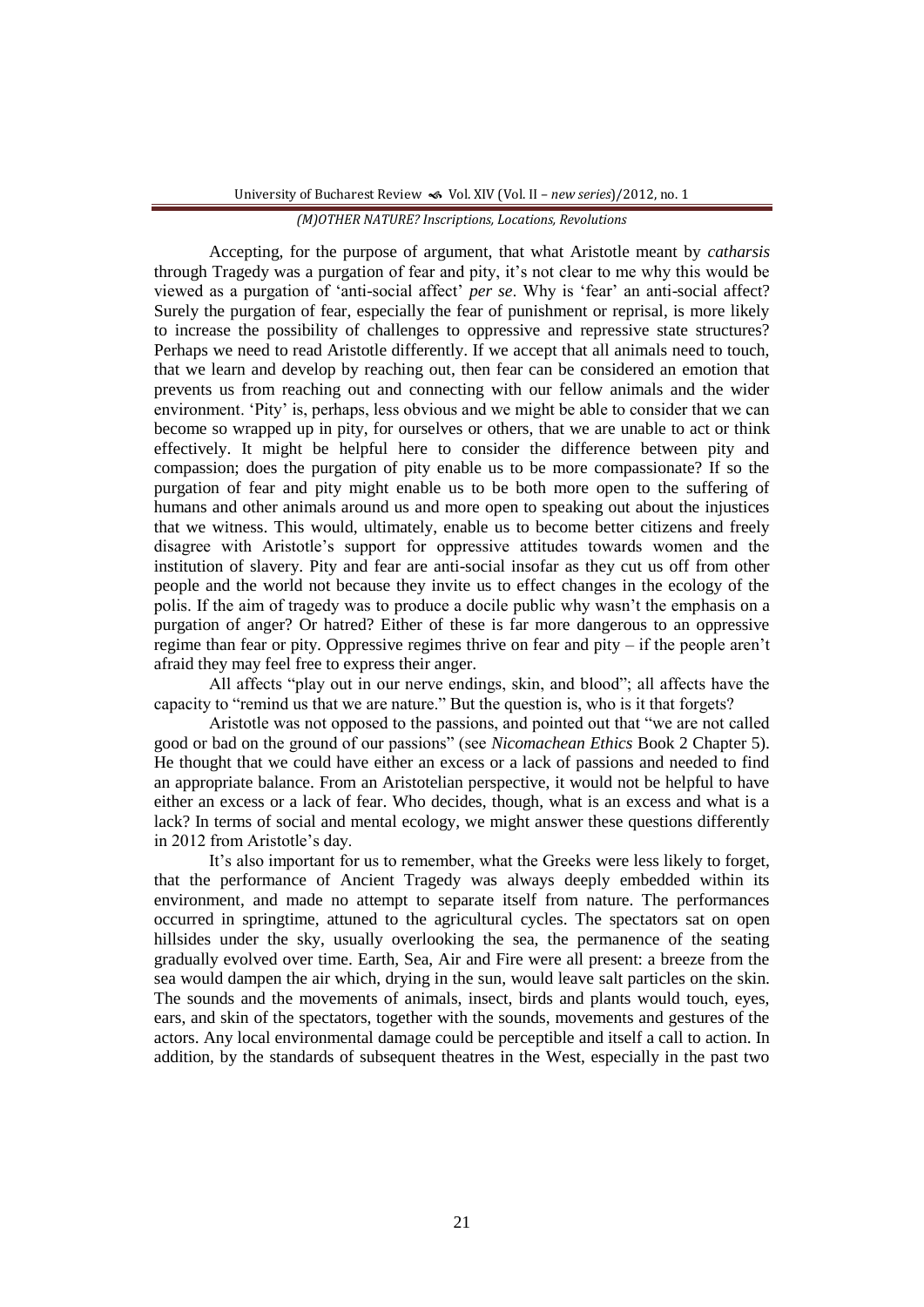hundred years, the Ancient Greek Theatre had a very light environmental footprint. Ancient Greek Theatre, then, needs to be considered within the multiple contexts of its environmental, social, and mental ecologies. [See also Ralph in Part 2 below.] Producing *Medea* in a black-box studio in the middle of Bucharest, or London, or Santiago, is likely to be much more disconnected from the material reality of changes in the social and environmental ecologies than the Ancient Greek Theatre could ever be. The black-box (which I love) could be anywhere and it's easy to forget exactly where you are, although not so easy, I"d suggest, to lose the sense that we are "animate forms geared in bodily meaningful ways to the world about [us]" (Sheets-Johnstone, *The Corporeal Turn* 278).

This brings us to the other question. Did Aristotle deny the materiality of theatre? I really don"t think that this position is can be sustained by a close reading of *The Poetics*. Aristotle is quite clear that spectacle "must be a part of the whole" and that it is a key element in distinguishing the Tragedy from the Epic. There"s no question but that Aristotle finds Tragedy to be the superior form and that he makes a defence against the charge that Tragedy is a "low" art by claiming that it can "produce its effect even without movement and action, in just the same way as Epic poetry" (Ch.6). This claim puts the Epic and Tragedy on the same level, Tragedy should not be seen as inferior because it uses music and movement and other elements of spectacle. In fact Aristotle goes a step further and argues that Tragedy is superior to the Epic because it has everything Epic has and more and this "more" is music and spectacle. Put in another way, Aristotle is making a case for the materiality of Tragedy as being that which makes it superior to the Epic. We also need be careful that we don't make another commonly made error when considering *The Poetics*: Aristotle is not discussing the theatre or performance in general but focusing primarily on Tragedy, on one species of performance. To forget this is to lose the variety of performance forms that were available to Aristotle and confuse a species with the whole of its genus.

Putting Aristotle back on his feet, and remembering that Yves Klein didn"t leap (or at least not in the way it appears), we might also consider the claim that buskins cover the big toe. Part of the definition of a buskin is that it is a shoe in which the toes are left exposed: buskins foreground the toes rather than hiding them. In this sense, rather than the buskin signaling an oppressive compulsion to cover the feet and hide the animality of the human, it is more the case that it is an assertion of the unseverable link between humanity and its animality and ecology. We can focus on hairy toes, bruised toes, swollen feet, cracked nails, corns, sexy toes, smooth skin, tanned toes, but not one of them tells the story of the relationship between theatre and ecology. We might, however, read from the condition of feet to the current status of the local ecology and resist a romantic poetics of pathology.

It is this unseverable link between humanity, animality, and ecology that I want to keep in mind. If we aren"t thinking ecologically and act in bad faith with respect to our relationship to other animals and our shared environment, I don"t think that Aristotle is to blame.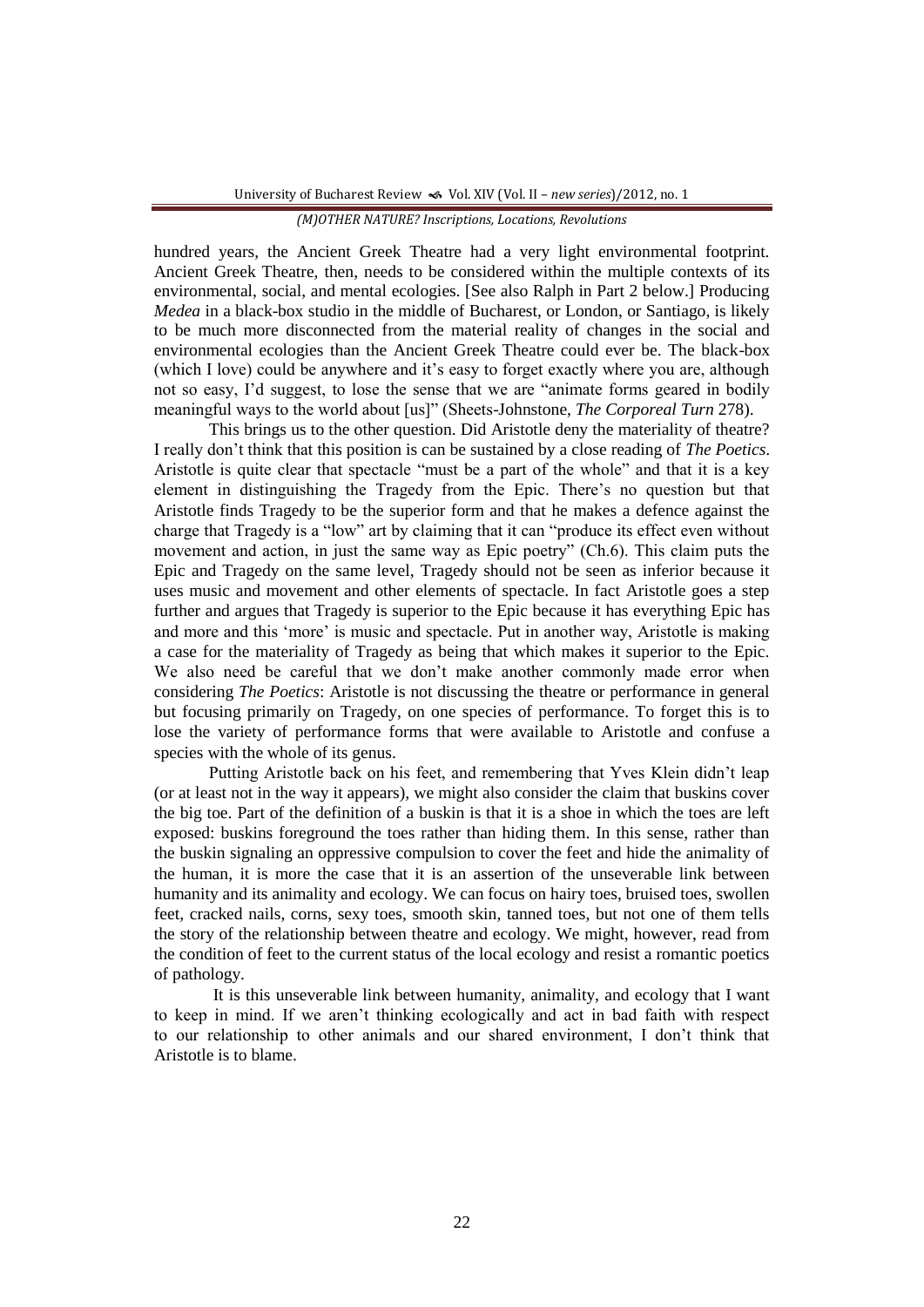The recent decline in bee populations around the world is something which should concern us all. It looks likely that corporate agriculture with its unecological view of the world is at least partially to blame: research into the effects of the insect neurotoxin neonicotinoid, used as crop pesticides, on the bee colonies has suggested not only that the colonies reduce significantly in size, but also that their ability to produce queens is seriously impaired. (*The Guardian*, 29th March 2012) Bees are responsible for pollinating a high percentage of our food source so, simply on a level of human self-interest, we might want to ensure that the cause is found and the bees enabled to restore their populations. It"s possible that other species will move to fill the gaps and the plants themselves adjust to become more attractive to them, but that might not be a risk that humans want to take.

I doubt that such an intimate and intricate link between the health of bees and the health of humans would have come as much of a surprise to Aristotle, although he might have been disturbed by our capacity and willingness to wreak havoc on our life-support systems. He might also have been surprised to discover that other animals have their own languages, what Sheets-Johnstone refers to as "primordial language" which is "rooted in tactile-kinesthetic experience" (Sheets-Johnstone, *The Corporeal Turn* 290). Drawing on evolutionary theory and evidence that wasn"t available to Aristotle, Sheets-Johnstone argues that language evolves from bodily activity and we can see that such a process furthers our understanding of the connection between humans and other animals:

Primordial language was not a matter of naming, but a matter of indicating spatial relationships and bodily movement in relation to space. Kinetic corporeal representation indicates as much: it articulates a dynamic rather than static semantics; it is an analogically rather than arbitrarily formed semantics; and it is a relational rather than object tethered semantics. (Sheets-Johnstone, *The Corporeal Turn* 290)

One example of kinetic corporeal representation which has attracted much attention and debate, is the so-called waggle-dance of the honey bee. The bee returns to the hive from a reconnaissance flight and dances the direction and distance to a sugar source. The information conveyed also includes the difficulty of the flight and the concentration of the sugar. Sheets-Johnstone points out that this communication involves "metacorporeal" representation. It is metacorporeal because it points to something outside of the body, but which is experientially related to the body. The intensity of the dance indicates the density of the sugar. The sugar-density has been experienced through touch and this experience is analogically represented through the vigorousness of the dance.

Of course, the bee"s dance isn"t an aesthetic dance and is in what Turner would call the "indicative" rather than "subjunctive" mode (Turner 101), but it does indicate an evolutionary continuity from insect behaviour to human dance – particularly in its nonliteral aspect. The next question is whether bees play. It's possible other insects do, and Darwin noted Huber"s observation that ants would chase and pretend to bite each other "like so many puppies" (Darwin 448) and it's certain that other animals, not just humans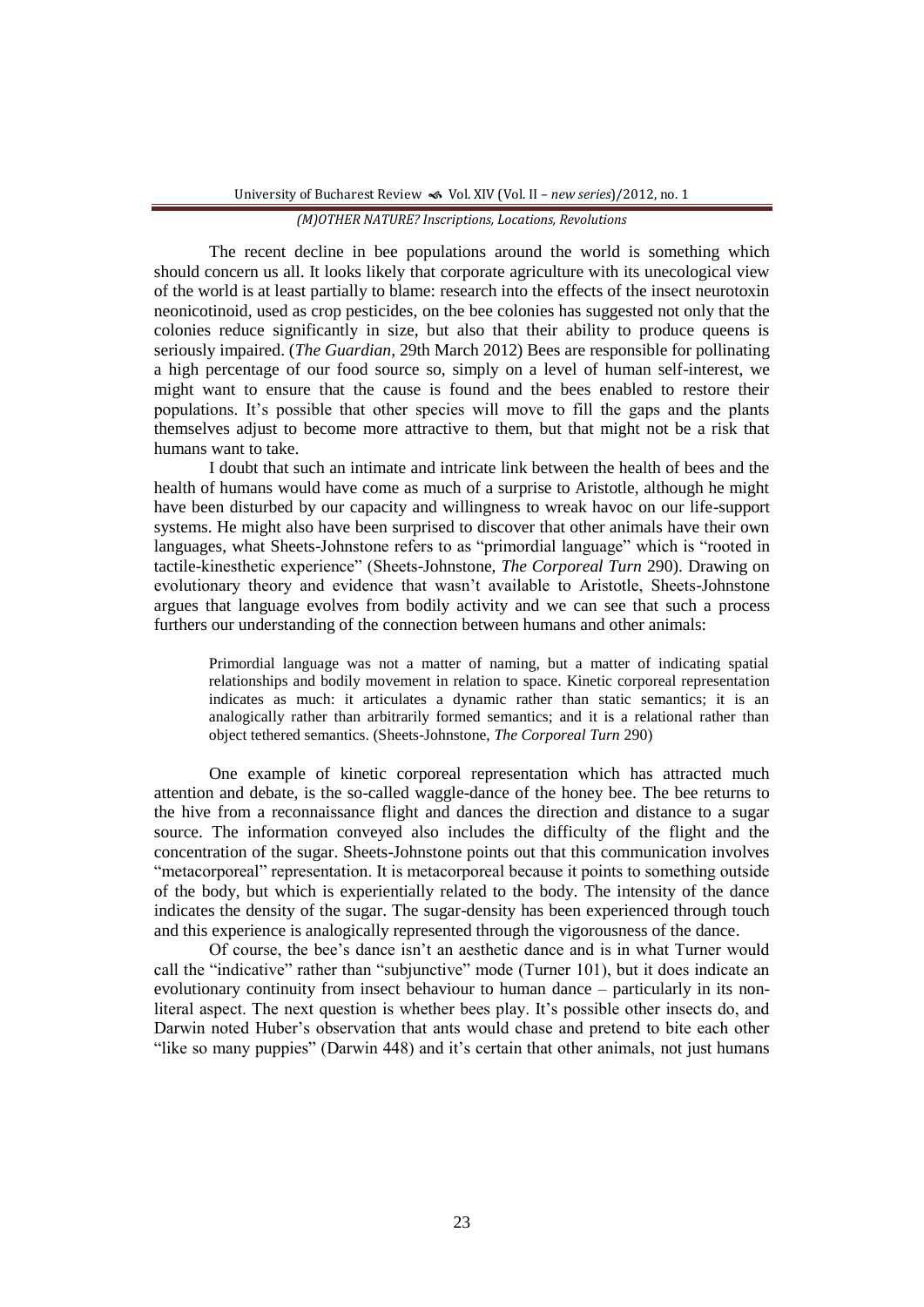and primates, play. Perhaps play is something that evolves later than metacorporeal representation but articulating the evolutionary continuity Sheets-Johnstone asserts that: "Dance is older than man, in his bones as it were, in the form of an evolving empowering morphology and qualitative kinetics" (Sheets-Johnstone, *The Corporeal Turn* 324).

Sheets-Johnstone is writing about dance, not theatre, but, as Edward Gordon Craig reminded us in his 1905 dialogue 'The Art of the Theatre', the beginnings of theatre do not lie in the text but in movement and action and thus, the most anti-realist of the early-twentieth century theatre reformers connects himself, not necessarily with full awareness, to the non-human thread that runs through all human art.

Arons and May indicate, as Carl has done above, that Theatre Studies has been very slow to engage with eco-criticism and that, even in 2012, the terms "performance" and 'ecology' don't sit together easily. That's not all:

One of the key means of shaping and transforming human attitudes and values is the arts, but the arts (in the West, at least […]) have traditionally been conceived as the activity that most divides humans from nature." (Arons and May 1)

What I've hoped to do in this section is to point towards a continuity of performance behaviours across species and offer a different reading of Aristotle that will enable us to see that theatre, and by extension, culture, is never separate from nature. When we pretend that it is, we are acting in bad-faith. Thinking in this way will enable us reconsider the supposed separation of theatre and nature in the present, but also in the past to remind us that, although we can never go back and although our own situation requires new solutions, Western culture in general, and theatre in particular, has not always been either eco- or biophobic.

# **Come and Go**

# **Ralph Yarrow**

"Tatwa twam asi." I am that I am. That am-ness is not static. It is a potentiality to be both self and other, to be here and not here. "Let's go. We can't go." *They don't move*. But there is change, they are no longer in the same position vis-a-vis themselves (as characters) and the play/the audience/the theatre/time, or (as actors) vis-a-vis the characters. At the end of *Godot* there is a kind of nothing. It isn't unlike the nothing at the beginning (no specific location, no clearly narrated history for the characters, no very comprehensible actions). But we 'know' a little more about this no-place, in between other no-places on some ill-frequented road, and the no-goers (irresolute, vacillating, reactive) who play out their ambivalence on it. At the end, even more than at the beginning, they can't go and they can't stop wanting to go. But neither staying nor going will change anything. Pozzo and Lucky have shown that coming and going only gets you towards having and knowing less than you did before. So Didi and Gogo (like Pozzo's watch, repeaters both: of saying and going – but one repetition cancels out the other, so they mark time) have over two hours crystallised, materialised not-being-here-or-there-ness.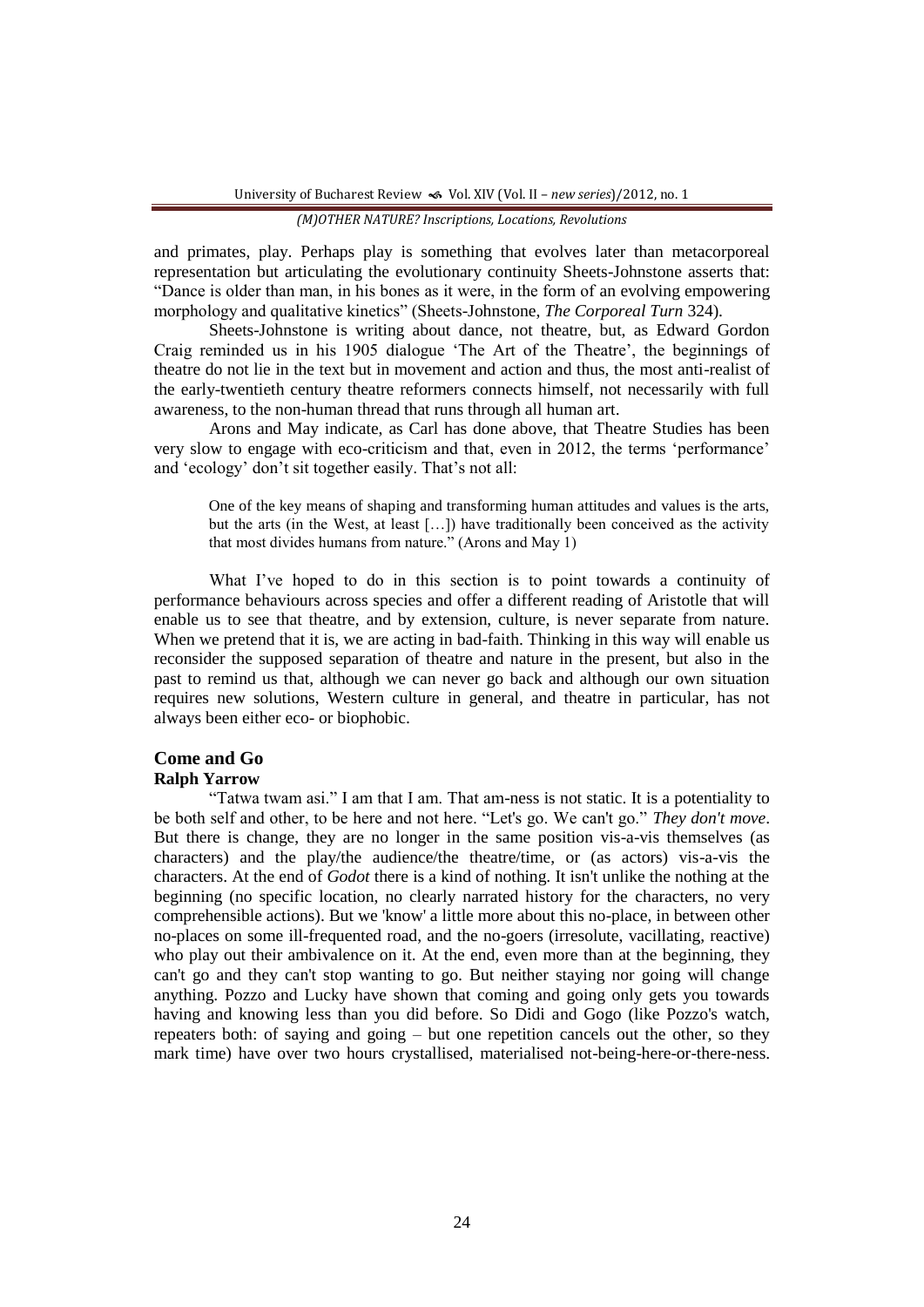Absence of history, location, action: they can only be the potential of all these. They are still there; only there. This is a kind of non-knowing, a continuous *hésitation-avantpensée* (Valéry). C'est ca, commencer (or that is *Comment C'est*). And whilst in this situation, they play their games, invent their moves – which, to pick up Carl"s last point, are the stuff of failing, blundering, decrepit and largely inelegant bodies: they have big toes sticking out all over.

Maybe this qualifies as what Deleuze says about performance, that it is a "kind of participation in the life of matter"? Didi and Gogo are themselves a kind of (apparently) inert matter and the play in which they operate becomes a space in which whatever happens in such matter goes on: even more so in *End Game*, where, as Clov says, "quelque chose suit son cours." This 'course' is not the teleology of our everyday logic, but maybe it is another kind of *logos*; the pace and the direction doing their own thing. It isn't always the same; and even though in Beckett's world entropy is inevitable, it may function in surprising ways: "décomposer c'est vivre aussi," to quote the non-directional Molloy, and indirection may nevertheless be a method of changing both vision and condition.

If performance (in our examples, as engagement with training or ritual process, as walking or 'laboratory' work, or even in the form of more conventionally recognisable public spectacle, event, production or play) can in some way arrive at this alternative mode, it is not so much related to what the 'matter' of it is as to how participation in it takes place. Places can help (see my next section); but how I engage with them is the key thing, just as how I work with all 'matter' – the floor, the furniture, the objects, each shift of my musculature or gaze. What Didi and Gogo play with is the infinite possibility, the surprising truth, that where teleology falls away anything is possible.

## **Part 2 – continuations and complications**

*We reproduce here some of the email exchanges between us and developments from them around the continuation and extension of ideas and practices we raised in Part 1.*

#### **Ralph**

In the second session we intended to say some more about site-specific work, to address the issue of the *oikos* and of notions of *heimlich/unheimlich*, linking this to understandings of performance as transformation, moving through, leaving behind; and to open up how far performance shifts awareness of the nature/culture dyad/spectrum and in what ways it does or doesn't generate a different take on ethics.

### **Franc**

I really couldn't address the *oikos* -- I don't really think about the term (I know its ancient meaning and that it's the root of ecology and economics). I associate it with Heidegger, but I guess your reference is Derrida, Carl? I guess it opens up the question of 'stewardship'?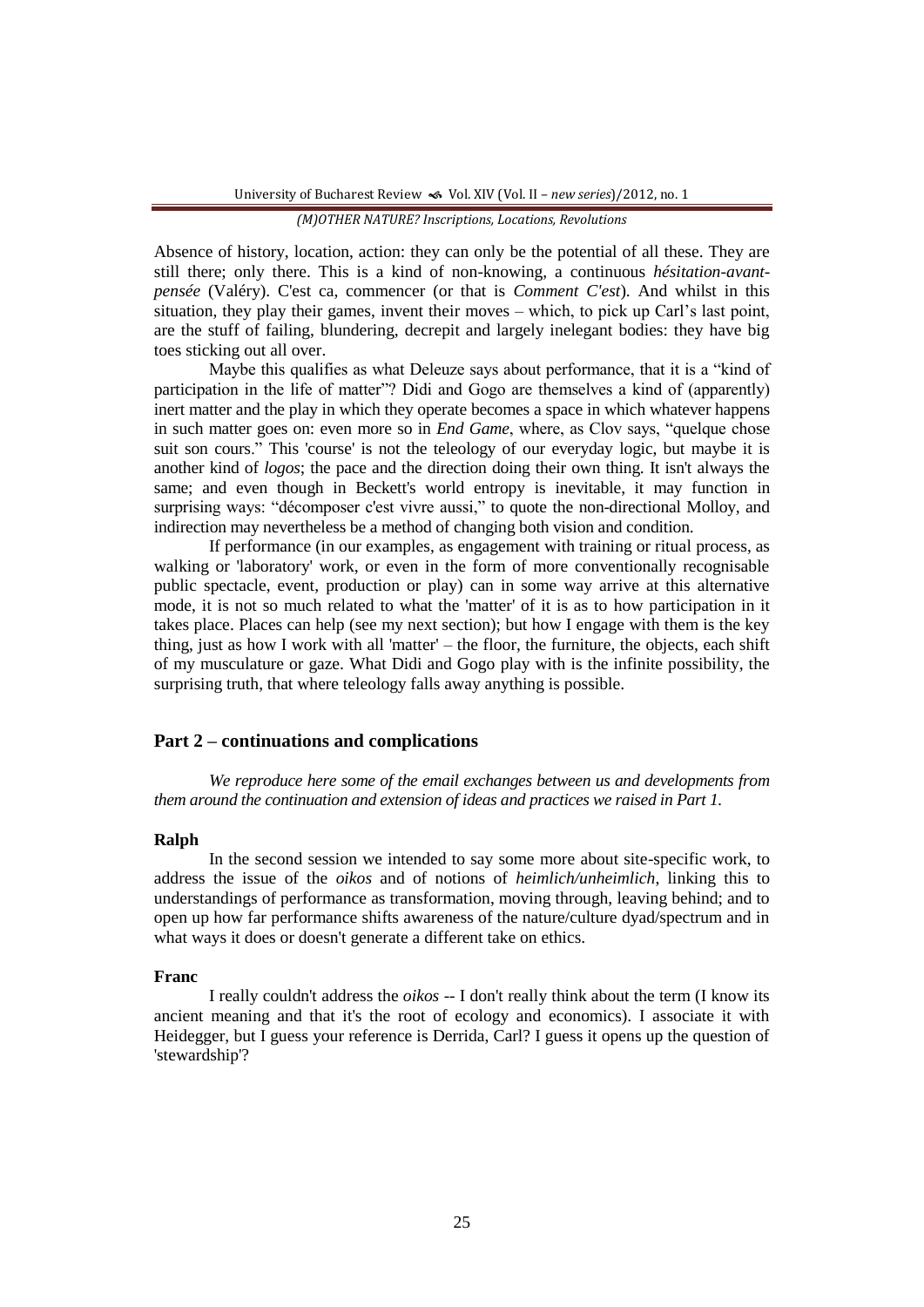#### **Carl**

 $\overline{\phantom{a}}$ 

I took the *oiko*s from the usual suspects – Guattari, Lyotard – and then folded it back into Heideggerian notions of home and homecoming. I suppose my main interest is in ecology and economics.

## **Location and Ecology: The OIKOS**

If we consider the Greek etymology that lies behind the nineteenth-century word ecology invented by the German scientist Ernst Haeckel then we can see that not only is ecology inherently locational (an idea which is articulated in the notion of an environment), but that it guides our thinking about location in a very specific direction – namely, to ideas about what it might mean "to be at home". Ecology is a composite word formed through the amalgamation of *oikos* (house, hearth, home) and *logos* (science and law). To be ecological, then, is to engage in a science of home-making, to make proper use – to husband – domestic resources. The economic dimension that haunts the meaning and practice of ecology, a ghosting that appears when we utter or say the word *oikos* as ecos, is teased out by the Jean-Francois Lyotard in his short 1988 essay *Oikos*. In that text, Lyotard points out how "when oikos gives rise to oikonomikos or oikonomikon, a complex transformation of the word oikos occurs. If economic means ö*ffentlich* [publicity]<sup>3</sup>, it implies that the oikos itself has slipped away elsewhere." Importantly, Lyotard is not dismissing the fact that ecology is a type of home economics, to cite a work by the US environmental philosopher Wendell Berry, but that the logic it posits has little to do with economics as we conventionally understand it as, say, the regulation of exchange, the study of supply and demand, and the value of capital. For Lyotard, the economics of the *oikos* are to do with what he calls the "discourse of the secluded," with everything that cannot be reduced to the law of exchange-value, brought into the open, marked. In Lyotard"s critique of cybernetics or systems theory, the economics of the *oikos* are an economics of play, an economics of what Bataille might call useless expenditure, an economics, that is, of the sun. According to Lyotard, the *oikos* troubles the anthropocentric and patriarchial logic of husbandry; it is a value whose law can never be determined or made relational, an immanent transcendence, a type of creative lifeforce, productivity. Interestingly, Lyotard associates the *oikos*, and by association, ecology, with exploited subalterns, that is with women, children, servants, animals:

Do we speak of the oikos, or is the oikos that speaks? Do we describe the oikos as an object, or is rather that we listen to it, to what it wants?....The Oikeion is the women, whose sex is oikeion; the children, whose generation is also oikeion; the servants, everything that can be called "domesticity" in the old Latin sense, that which is in the domus, like the dogs, for example. (Lyotard 101)

*<sup>(</sup>M)OTHER NATURE? Inscriptions, Locations, Revolutions*

<sup>&</sup>lt;sup>3</sup> I presume that is Lyotard's translation; actually the word means 'publicly', or perhaps in this context 'as a matter of public concern' [note from Ralph]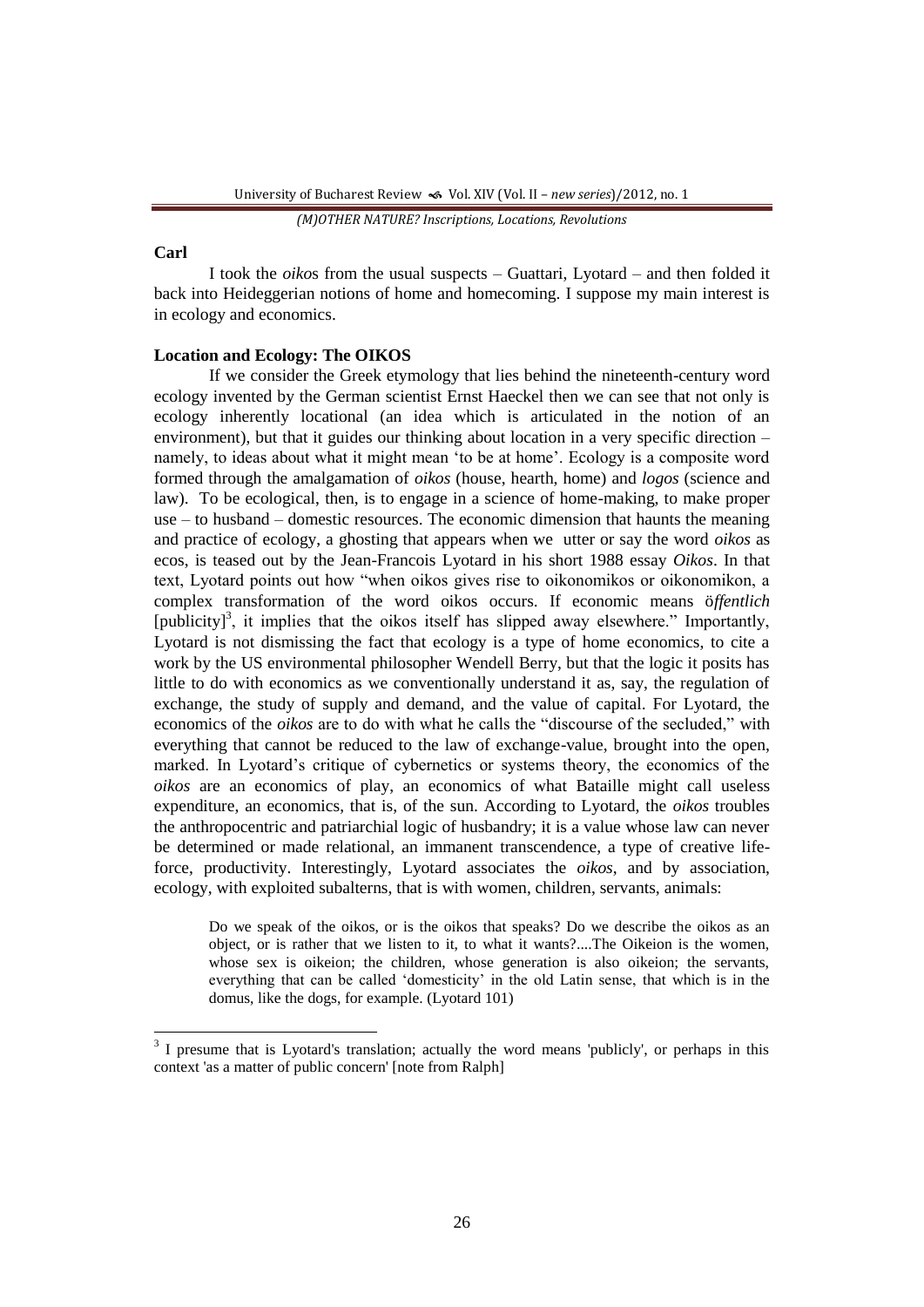Although he never mentions this, Lyotard"s associational logic comes close to thinking about ecology in the same way that eco-feminists and deep ecologists do – that is, as (a) a critique of patriarchal constructions of nature; and (b) an ecosophy which provokes a fundamental rethinking of what it means to be human, and how we should exist on and relate to the earth. In these instances, and despite important ideological differences, ecology is posited as a way of thinking, a *praxis*, that refuses human and nonhuman exploitation, and importantly, situates that refusal in the most everyday of activities, namely, in how we locate ourselves at home.

As you say, Franc, I think it does raise issues of stewardship, and that of course brings us to a whole host of problems. Stewardship is bound up, for me, with a theological, authoritarian and conservationist logic that I'm reluctant to endorse. I'm still thinking my way through this.... But as ever, I'm trying to tiptoe between giving the nonhuman world agency and dealing with the fact that nature, including human nature, is something produced through a process of human and mechanical labour (what Marx call metabolism). This brings us to questions of ethics and politics, which no ecology can do without - thinking here of Priscilla's paper or the first 30 minutes of it, and also of course of Bateson and Guattari.

### **Franc**

I brought in some ritual in relation to the bees -- the key essay is probably Turner's 'heretical' piece in *The Anthropology of Performance* (1988), "Body, Brain, and Culture", where he suggests a biological base for ritual as opposed to the orthodox (at the time) social constructionist view. I don't see 'construction' as opposed to 'nature', people construct things like artworks and identities and cities, as bees construct hives and honey.

## **Carl**

I use the non-human in an attempt to get away from an anthropocentrism that would see world as constructed wholly in human terms (the social constructionist debates of the 90s). So the non-human is a way of stressing the alterity of 'nature', the fact that there is something beyond the human which we ought to recognise, and which, as you say, has created us as a species.

At the same time, I also think that human beings are part of nature, and not outside of it. Haraway's reading of Margulis in *When Species Meet* seems pertinent in this respect – the fact that we share 96% of our DNA with other creatures. So unlike Heidegger and Adorno who both posit nature as something external to human beings, and as such something that we have become increasingly alienated from in a disastrous sense through technology and the spread of instrumentalised reason (the disenchanted logic of the Enlightenment), I start from the assumption that we are nature, and have never become separated from it. This means that I am not interested in what I perceive to be the redemptive theological thinking inherent in Heidegger (in a positive sense) and in Adorno (in a negative). There is no nature to return back to, as far as I am concerned, primarily because we have never left it. I am, of course, willing to admit – and this, for me, is the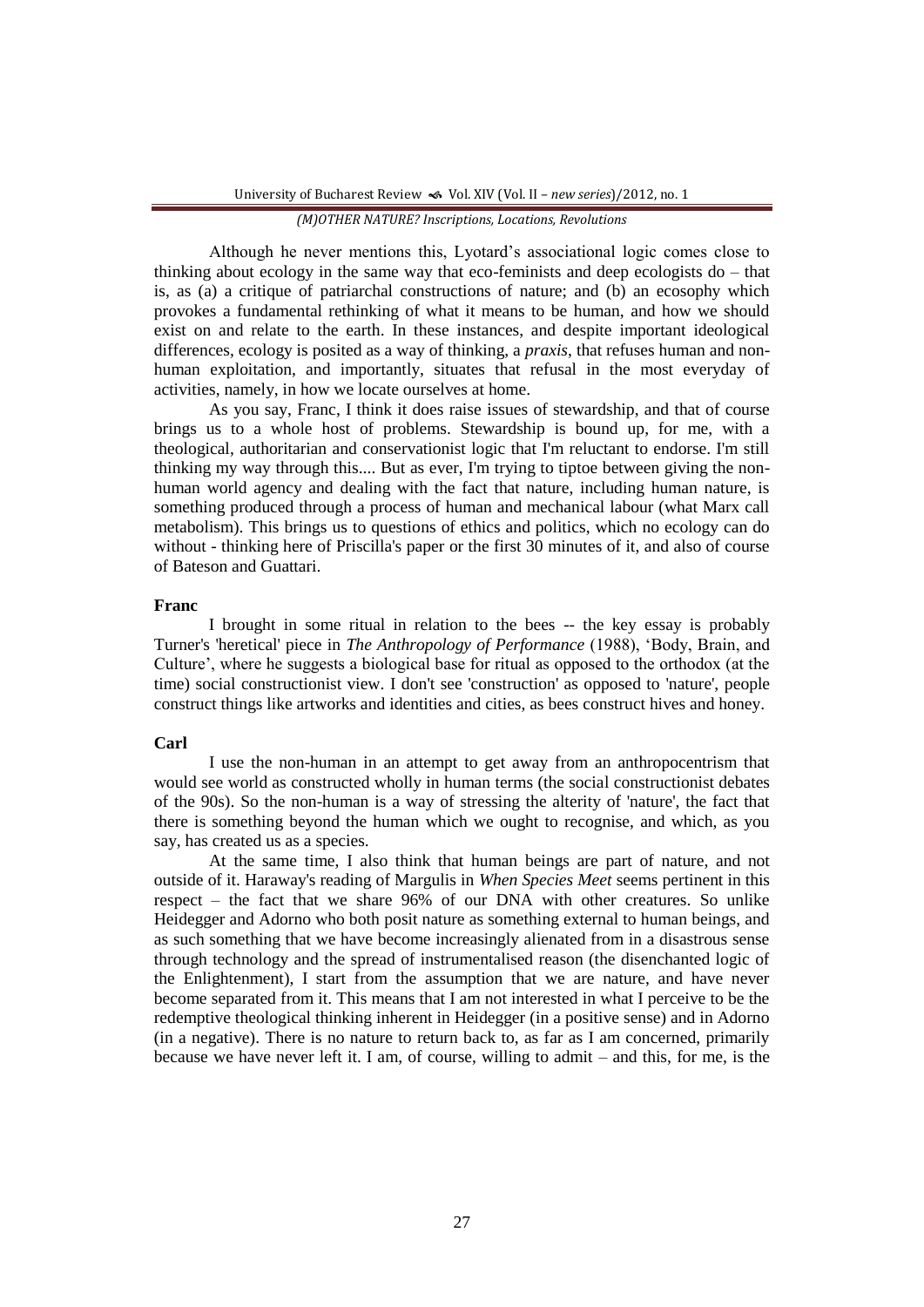core of ecologism as an ideological discourse – that there are ethically and politically good and bad ways of metabolising/producing the nature that we are at once part of, and which also escapes our capacity to dominate and exploit it.

What I'm trying to think through then is an earth that has been metabolised by human production (I find this difficult to deny in the wake of acid rains, pesticides, space exploration, oceanic mining, etc.), while at the same time maintaining its capacity to be other than human.

So rather than a binary opposition, I see the human and non-human relationship in terms of what Marx called "a differentiated unity." Effectively, it's a dialectic.

The difficulty I have with the attempt to reject anthropocentrism is (a) historical – we have changed the earth; (b) theoretical  $- I$  can't see how we can transcend anthropocentrism since we think in language and are always in human history; (c) political – it has a tendency to absolve humans of responsibility for destroying the planet and species depletion. In that respect, it plays into the hands of neo-liberal politics, and could easily result in type of naturalised thinking that we know is replete with dangers (Nazism, eugenics, neo-Darwinism). It is also haunted by the type of misanthropic environmental thinking  $-$  eco-fascism  $-$  that is willing to sacrifice humans for the planet. Rather like ideas of 'wilderness', I wonder if a fully-fledged biocentrism is actually shot through with anthropocentric assumptions.

So for me, too, there is no real divide. The point is to realise that human and nonhuman are engaged in a dialectic, and to explore ways of encouraging a non-exploitative relationship with and between both. This ultimately leads to a different concept and practice of production; one which gives up on profit margins and extensive surplus value, and which is open to how nature produces itself and produces us. In other words, I'm interested in productivity which is aware of what it effects and how it is affected. I don't think that ideas of stewardship are necessarily attuned to the dialectic I am attempting to think through, since they tend to posit a theological binary between human and non-human.

All this leads us to the etymology of the oikos - which we know is always about 'home economics' in some form or other. The questions here, for me, are (a) what is a home, and where does it end?; (b) what is the division of labour within the home?; and (c) what type of economics are we concerned with?

## **Ralph**

- i) A 'different concept of practice and production': I agree with your general sense above; in terms of theatre/performance, does this also imply an attitude which sees it as more as process than as 'product'? That's in part what I have been arguing in Part 1.
- ii) 'How nature produces itself and us': which again depends on whether/how we let it. I think here for instance of Franc's account in *Sacred Theatre* of how he let himself be taken as a good omen by people engaged in *Theyyam* ritual performance in Kerala (Ganguly 2007: 25–6). He was able to go along with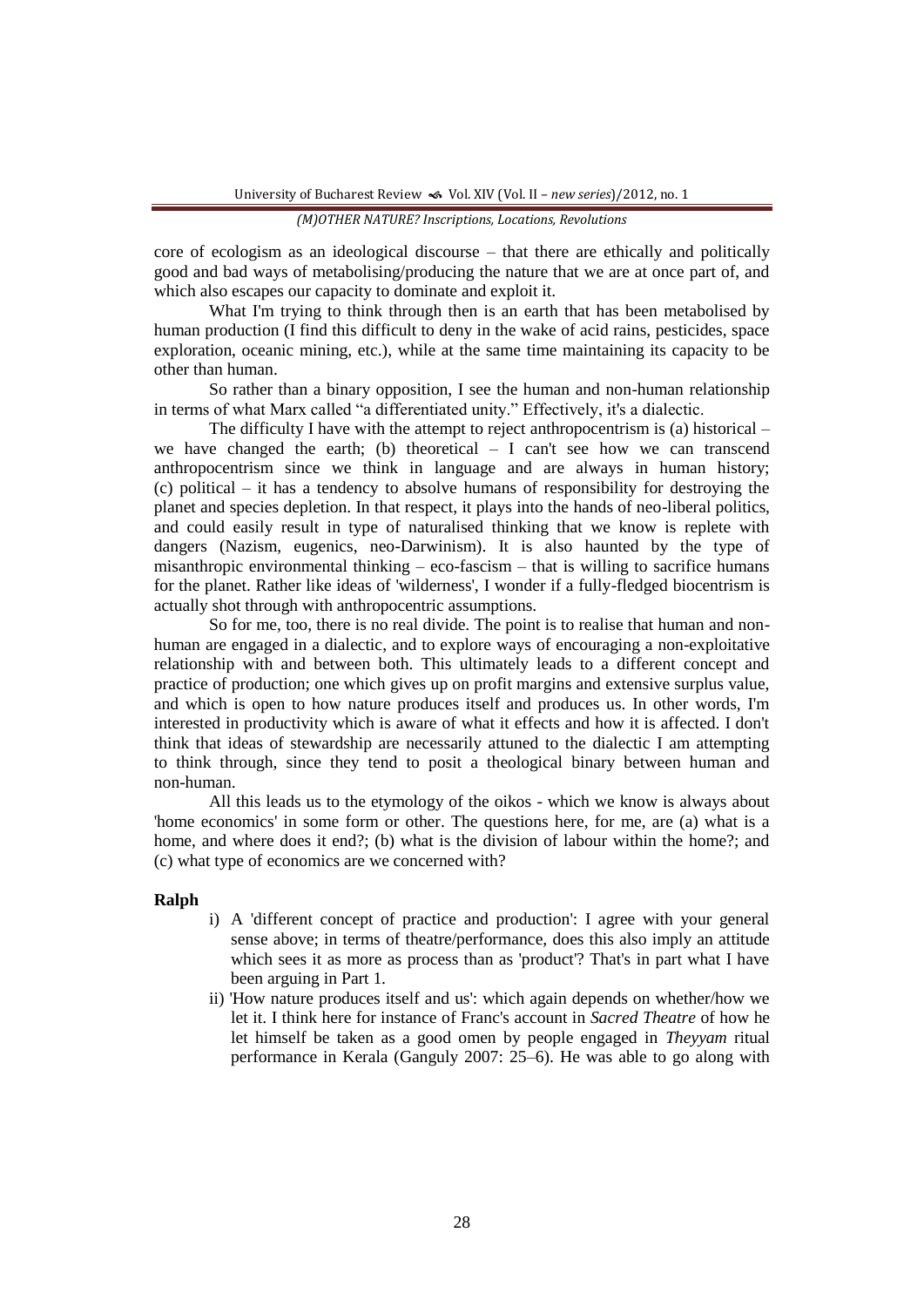this, sensing the importance of this for the community's engagement with the event, and give up his plan to go to a different event that night.

This might link with some things I was hinting at in the Beckett section of Part 1, and some others – on the *oikos* issue - which you, Carl, put very well in your essay on working with Simon Whitehead, viz:

"For Heidegger... homecoming is not simply about dwelling in a definite territory; rather, it concerns an interminable dialectic between homelesness and homecoming […] the heimlich and unheimlich are always imbricated...":

and you cite Mugeraur saying:

"homecoming... is a continuous becoming 'at home',"

before going on to point out the need to go beyond Heidegger and engage with Deleuze and Guattari's "animal becomings," in which

humans might overcome the transcendent lure of language and start to perceive themselves as belonging more fully to earth and cosmos as material substance, an entity amongst others. [...] it seems important to look to other art forms, practices and, ultimately, ontologies which... place more emphasis on the materiality of the 'molecular' body, the body that we share with other animals and elements on earth. (Lavery and Whitehead)

I think this picks up much of what we were suggesting earlier.

Is performance, in this perspective, a way of learning this always-becoming, this loss and gain?

In ancient India or Greece, theatre spaces were not, in spite of the oft-cited etymology, just viewing places, but also places sculpted into the contours of the natural world, embedded in a valley or designed to resonate with its acoustic and its alignment, to incorporate in construction the stone and wood, to accept and divert the passage of the wind, to accommodate and deflect the sun and the rain. They were places which were constructed to give access to a different mode of perceiving, and this could only arise from a different mode of being. They moved the perceiver towards something larger, something which was spoken in the sweep of the auditorium and symbolically configured in the apparent circle of its envelope: a contiguity with those forces which operate in nature, to quicken or to destroy, but are also processed in many forms in human experience. The semicircle of the amphitheatre, as Rilke tells us in *Malte*, is an ear: "ein Ohr der Erde" ("an ear of the world" or perhaps better, "a world-ear"). What it hears is not just the representation of the forms of worldly action, played out on the stage; but also, and more profoundly, like a shell held to the ear, a sibilance which is the "gathering of the world, *over there*..." (beyond the rim). The theatre is the place in which the world performs itself, in this understanding. Its potential – all its latent energies and forms – are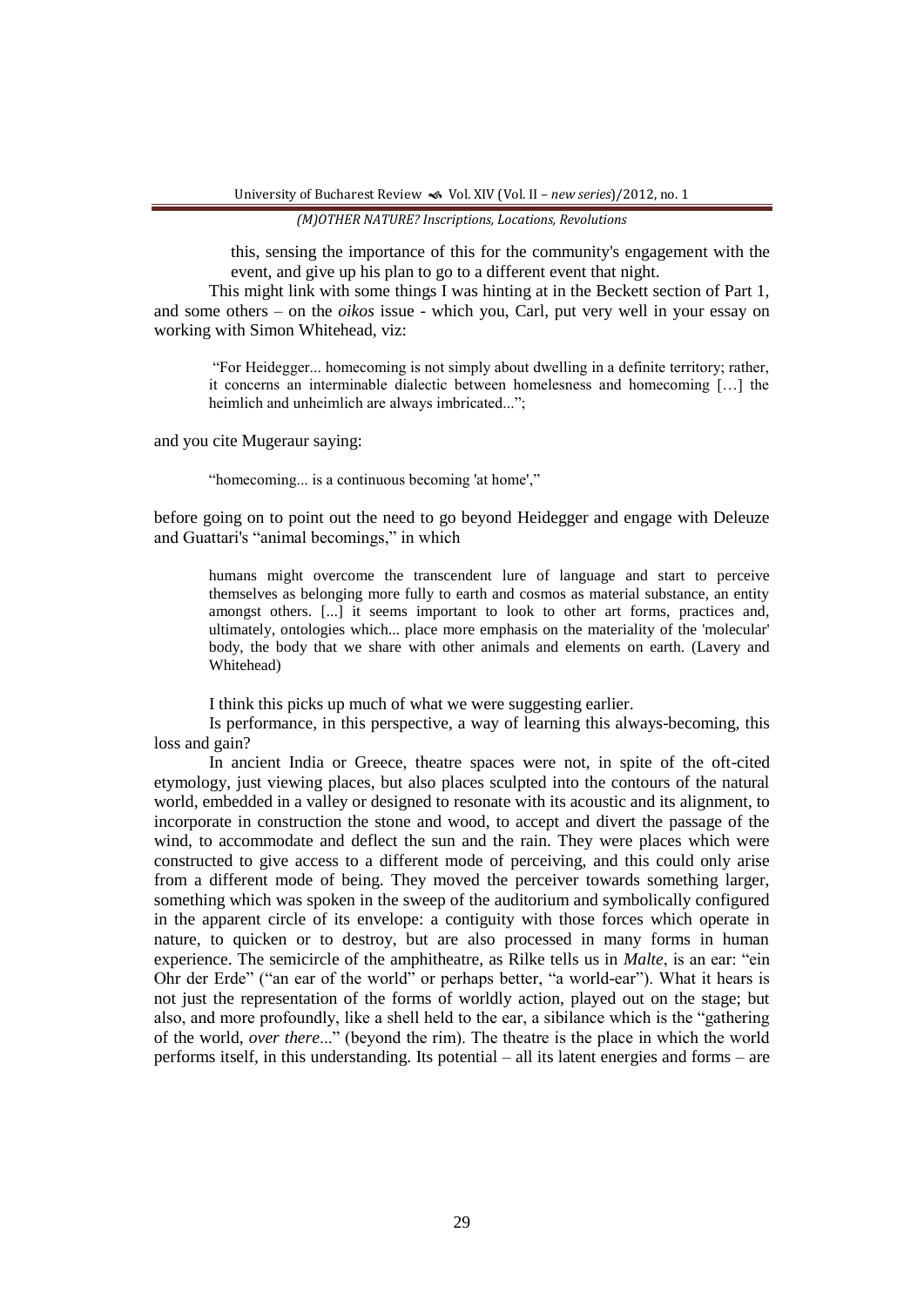gathered out there beyond the rim and then manifested, incorporated, presented as the action of the world. So theatreing (as I have so often said) is not just a social act, although it is also supremely, wittily, cynically and politically that, but it is also an existential one.

## **Franc**

Yes, I think I understand what you're doing with non-human – I'm trying to think nature as network/web – rhizome if you will – and in that way trying to avoid human/nonhuman as a binary – and I'm not seeing them as terms in an [Hegelian] dialectic. I could probably use 'post human'. I agree completely that we are nature and have never become separated from it – but there is something else: we have constructed ourselves as separate and that construction is what allows us to take actions could constitute those "bad ways of metabolising nature." That notion of separateness is an illusion/delusion but has material effects – a return to nature, then, would be a recognition of the illusion/delusion of separateness and of the consequences of that illusion (I thought that both Heidegger and Adorno understood this). We don't disagree that humans are not separate from nature. I'm saying it's as a part of nature that human action creates problems for the network as a whole – and it's as a part of nature that we try to remedy the situation.

I'm also suggesting that the notion of separateness is rooted in an ability to selfconsciously reflect (which is a result of living processes). Of course that picks up on a Judeao-Christian mythology, but I would argue that the notion of separateness is to a large extent rooted in that mythology but I am not interpreting it theologically or in terms of Hegel's dialectic of *Geist* (however we want to translate that). There is no teleology, no *deus-ex-machina* to rapture us out of this problem. Ralph's Vedantic perspective [see below] seems to me to be significant here because it bypasses this tradition and offers an alternative viewpoint that doesn't need to get entangled in the briars of western thought – we wear a different set of lenses (but remembering that Ralph's working off decades of practical experience so he knows how to see with these lenses).

### **Ralph**

I"ll just say that the aspects of Vedantic thought I am invoking here posit different kinds or degrees of "separation", from the (distant)/analytical to the (identical) condition of contiguity, equivalence: by which is meant the capacity to operate at the level of origination of form and matter. You may or not accept that this can occur! More importantly, the aesthetic theory of *rasa* – outlined in detail in the *Natya Sastra* – views the cultivation of aesthetic experience via performance as a form of training the sensitivity and awareness to engage increasingly with the whole spectrum. There is also an enormous tradition of scholarship over millennia which explores the implications of this!

#### **Franc**

[...] Yes, I thought you'd have a problem with the notion of 'stewardship' – I'm more of a mind to re-claim words, but am aware that they drag their history with them (doesn't *oikos*, somewhere, imply 'husbandry' in its patriarchal Greek form?).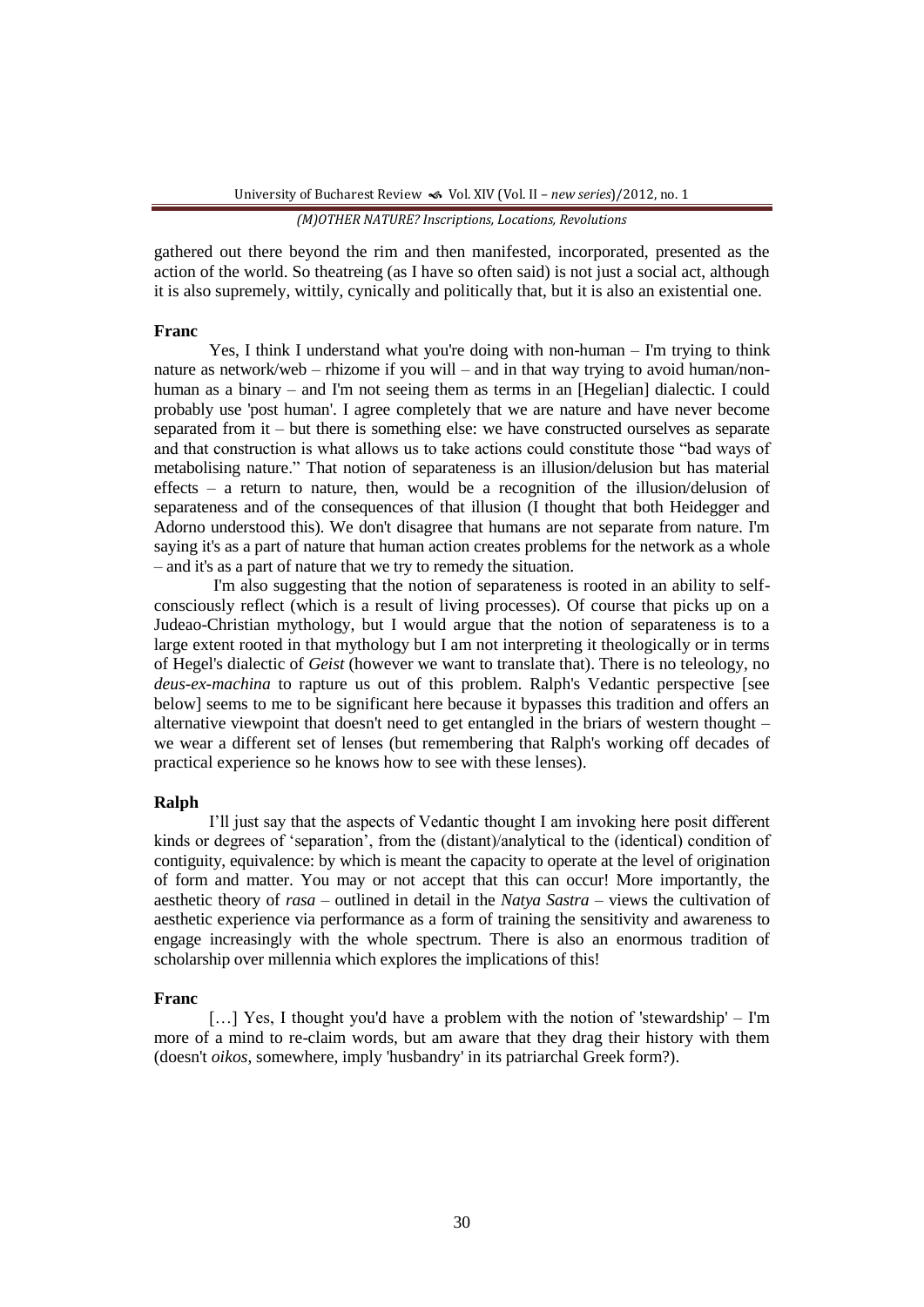If you lump the world into human and non-human then, it seems to me, the binary creates the problem of agency. There are agents/agencies in the world; some human some non-human (but that 'non-human' is an anthropocentric term which hides the differences). I think it's true to say that human agency is a consequence of non-human agencies (if you can read that in a non-theological manner) – and, when we talk ethics and politics it seems clear that 'human agency' isn't always 'human[e]' (human as species identifier versus human as ethical being). If nature is an autoassemblage of ongoing transformations and autopoieses there is no place outside – 'nature' isn't metabolised/produced by something 'other' (human/machine/spirit) except in anthropocentric discourse. The separation is only ever a conceptual performance in the construction of a nature/culture, human/non-human pattern of binaries. Differences, yes, but differences-in-relationship or differences-in-context.

None of this is to deny the importance of ethics and politics (and those who have to live in polluted habitats).

I don't know if I'm being 'original' – but I'll follow through some of the ideas as best I can. Turner mentions a conference in 1965, I think where there were ethologists and artists and psychiatrists and anthropologists all discussing ritual...

## **Ralph**

In this context I seem to remember Carl raising the notion (according to Clov in *Endgame*) of there being 'no more nature'. Some thoughts:

In terms of the environment predicated in the play, Clov refers to the instrumental readings he reports: zero on the hygrometer, the anemometer and the thermometer; in other words there is no perceptible degree of humidity, wind velocity or temperature. We are, you might say, *nulle part*, nowhere. But why?

Nature ('instinct', our autonomic nervous system; or the universe) is running down/out. But anyway:

What we used to think was 'natural' (self-evident, taken-for-granted, habitual) is now redundant, because we can't do anything 'naturally'.

We think, therefore we perform.

We always observe (spectate) what we do.

We think, therefore we cannot just be.

So performance (an extra-daily, difficult, excessive, luxury-balance mode of activity) actually merely confirms our inevitable condition of unnaturalness, artifice.

We are (and are not) 'nature'. There isn't anywhere else, There is no-one/where-else to pass the buck to. That is how it is. Nature is infected with culture, nature is unnatural. There is no more (unadulterated) nature.

#### **Franc**

So, where does performance come in for me? My first move is to assert its biological and communicative basis – that it is itself part of nature and that theatre is part of a continuum rather than something 'exceptional'. I don't think that's a radical claim. At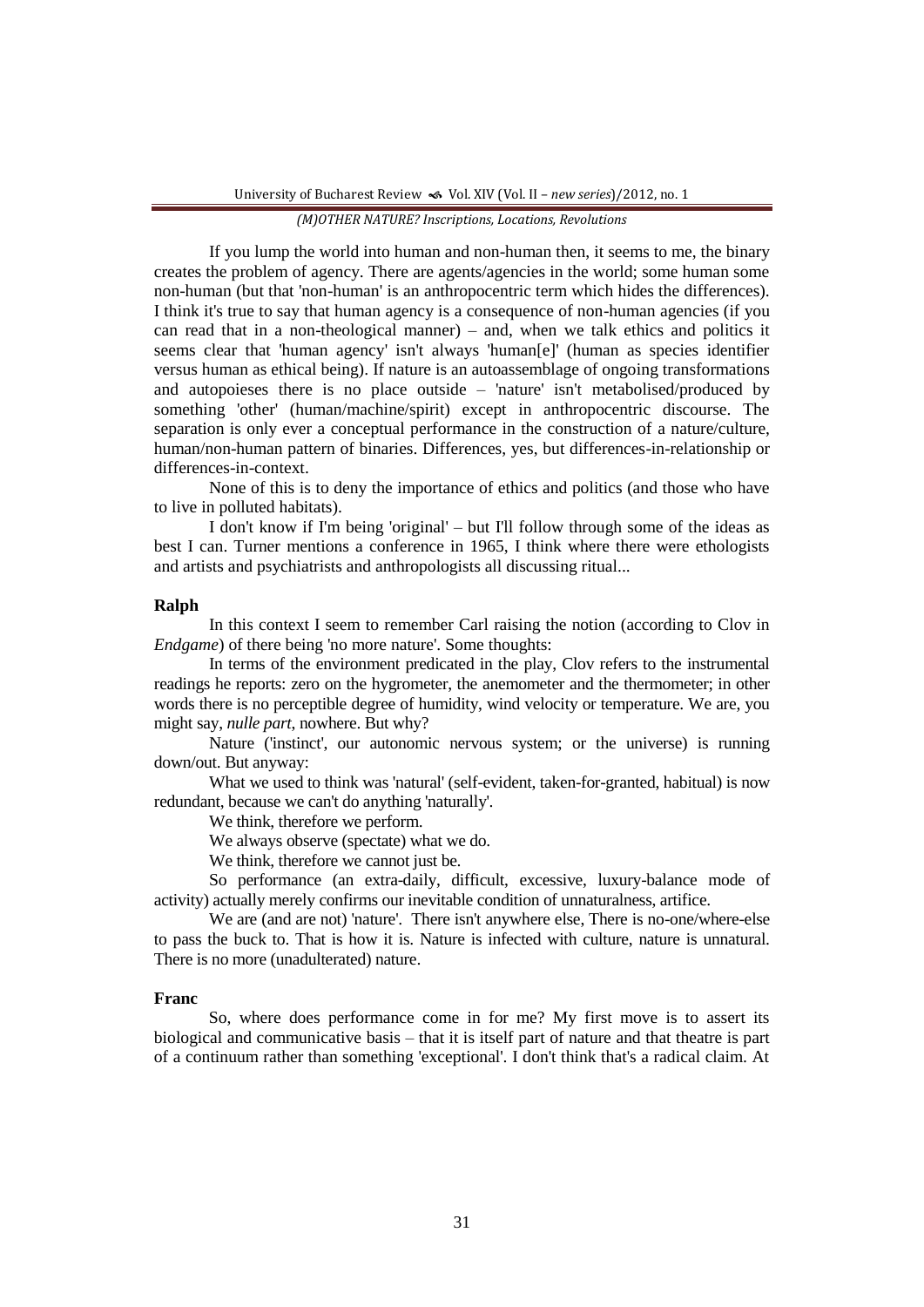some point performance becomes self-reflective – and that opens up the possibility of [not]? being used as a means of questioning/investigating our constructions and their consequences – there are different ways of doing this, of course, but the reason why I think Boal is important is that he explicitly engages with this possibility – theatre as a participatory form that enables a community to investigate and reflect on their own circumstances and to explore possibilities for action. The thing about Boal is that working with the body is central – whilst the book *Theatre of the Oppressed* reads like a dated theoretical programme which is to be applied, it's really a narrative of the breakdown of any such programme – the neat, even convenient, readings of Aristotle, Hegel, Machiavelli etc. juxtaposed with romantic fantasies of the dithyramb belonging to the people and rooted in cycles of labour are seriously disrupted by the stories of actual situations – the photograph of the girl brought in answer to the task to take a photograph of 'where I live' (Boal 2000. 124) and the story of Virgilio ("we have guns...," Boal, 1995, 2). Boal is aware of the importance of these moments and his later writings are more pragmatic and rooted and more inclined to a provisional and flexible theorisation – witness the shift in the discussion of catharsis from *Theatre of the Oppressed* to *Rainbow of Desire* [although he maintained his interpretation of Aristotle"s *Poetics*, Boal identified three other kinds of catharsis (69–74)]. A key aim of Boal's work is to return us to our senses and to get us to start from there. The illusion of separateness and the degrading of our environment can desensitize us in a variety of ways – when we become re-sensitized we can begin to take action. Of course, this raises questions about what we mean by sensitivity and the notions of hypo and hyper-sensitivity (Alexander Berzin has written two very thoughtful books on this from a Buddhist perspective [see Berzin 1998 and 2003]).

'Boal' is a marker here – the point is the activity that his name is associated with. Priscilla's paper was based on the decolonial theory of Mignolo and the situations she described seemed to me to be perfectly suited to the use of Boal-style work. I'm not proposing that Boal tells us more about ecology than, say, Beckett, but that in some situations Boal's approach is more useful for environmental activism and social justice than Beckett.

In a sense Boal's techniques/methods are an intermediate technology but they also offer possibilities that go beyond the sclerotic norms of corporate politics that masquerade as 'democracy' in the richest countries.

Sheets-Johnstone argued that Haraway's aim wasn't to "understand the body" but "to catapult it into language" (Sheets-Johnstone, *The Roots of Power* 65). Gendlin says (193) that "the body knows language" – in other words the body isn't separate from language nor is it some kind of blank page on which language is inscribed – it isn't any kind of passive victim of language, but generates language (where else does language come from if we want to avoid any kind of linguistic idealism?).

But there is something else uncomfortable in my thinking – it doesn't allow that any one ideology is 'more natural' than any other, they are all human creations. It does, however, allow for the fact that some ideologies are more destructive than others and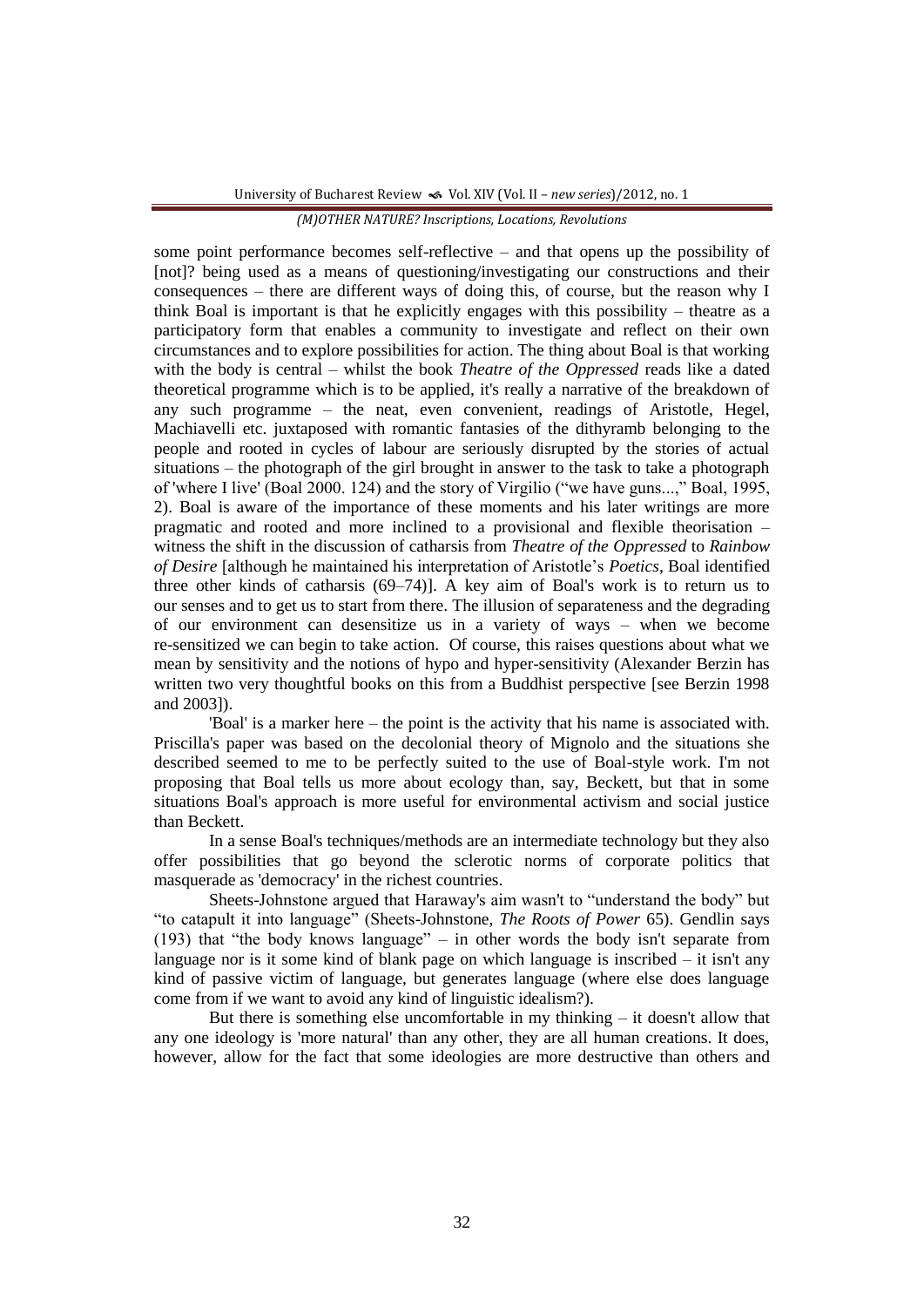cause more pain, harm, and suffering to the world and may, ultimately, destroy the world in the way that cancer cells destroy the organism of which they are a part. So I'd want to consider ideologies in relation to notions of ecological health – but that's not unproblematic (as ecological health itself requires judgements based on values which may derive from a particular ideology – but I can live with that).

### **Ralph**

I am with you here. Boal here. Forum Theatre sees action and reflection as natural facets of 'performance' and this generates "provisional and flexible theorisation"; so performance becomes a praxis as well as a practice; it "returns us to our senses." It's also a key mode of literacy (Freire) – relating to what Priscilla discussed under the heading of 'decolonisation'.

The location of this practice in 'communities' (bearing in mind the highly contested meaning of that term) is important and performative as an ecology – cf. Ganguly/Jana Sanskriti: he considers his practice to be a way both of generating "rational collective action" – as a result of experiencing, reflecting on and intervening in a performance of relevance to and constructed in tandem with representatives of the social sphere in which it occurs – and of strengthening aesthetic and political awareness (Ganguly 2010).

On another note, I found this on Goethe yesterday:

his ideas of transformation were about the continuous metamorphosis of living things... Goethe formulated a theory of plant metamorphosis in which the archetypal form of the plant is to be found in the leaf – he writes, "from top to bottom a plant is all leaf, united so inseparably with the future bud that one cannot be imagined without the other." (Wikipedia)

*"Gestaltend umgestaltend"* is how he puts it in one late poem, which is a kind of double gerund which attempts linguistically to perform the ongoing process of transformation.

Maybe bio-ritual might be about trying to get into it physically? I would be interested to hear more about that.

Steamy greetings from the near-monsoon.

## **Carl**

I'm certainly with you on the idea of responding to the anthropogenic causes of pollution, global warming, species depletion - that's what my last email was about. But I also don't want to rule out that there are non-human forces and processes that are productive as well. Evolution, as Franc suggested, being one of those. So while I want to hold humans responsible, I also want to temper human exceptionalism, which I think lies behind ideas of stewardship. That's certainly in Heidegger, for instance, when he talks about poetry and sparing.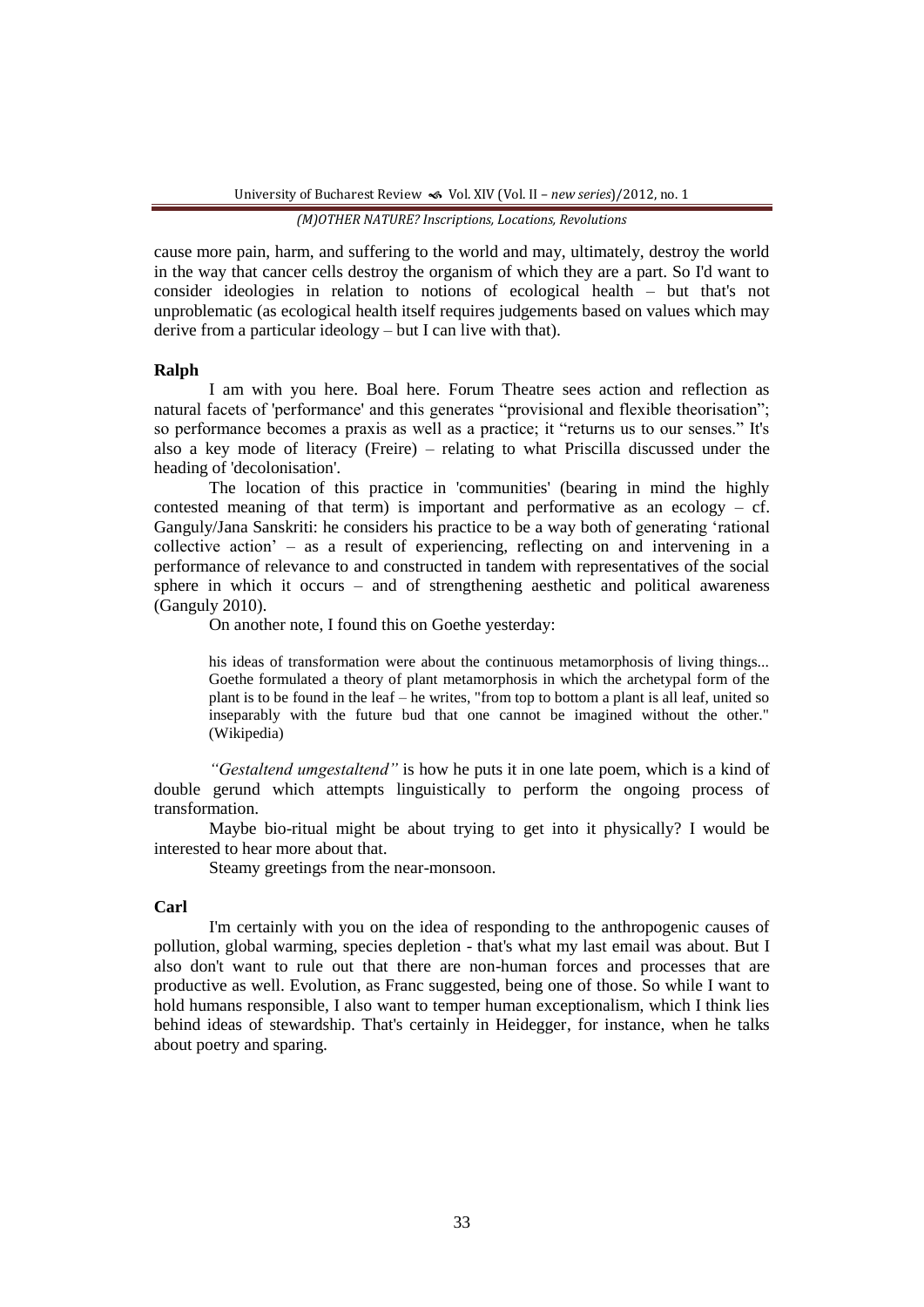I like the Goethe quote, particularly if we see it in terms of becomings which I attracted to, but I also want to trouble it by highlighting the danger in thinking about human society in terms of natural processes... there are other factors at stake (language, desire, sexuality, will to power, ethics, etc.), and again with this, I think such analogies can be catastrophic and naturalising. And yet, at the same, I also want to think machinically of the bird or wind that carried the seed of the plant, of the bee that pollinated it, of the soil that it grew in, of the sunlight that it need to grow, of the shade that it gives to human animals...to use a term from Haraway, so many infoldings and networks behind this archetype.

## **Ralph**

For me the performance angle is about attempting a 'deeper' 'relationship' (/symbiosis?). Indian philosophy suggests we perceive and construct whatever we think is 'out there' – but which is of course not entirely or even not principally so – in (at least) six different modes which range from the discriminatory (Sankhya) to the virtually identical (Vedanta). Six – and probably any categorisation – is of course arbitrary. The point is that there are different degrees of what I call subtlety (but that might also be an idealisation or unduly reverential appellation). Moving through them, juxtaposing them, giving them equal weight, as physical and psychological process, is what I am working with in trying to see how performance and ecology interpenetrate.

I don't think Goethe was applying natural process to human society in that phrase or in his morphology. He was trying to find what he thought were patterns common to both because as an artist he was both constructing and interrogating processes (and as a fairly 'classical' scientist proceeding by observation and categorisation, whilst at the same time aware that he was a part of what was being observed and categorised). He was also highly ironic about e.g. Faust's attempts to reorganise environments both human and non-human.

## **Carl**

yes....can see the Goethe point, and as I said I'm very attracted to ecological approaches to theatre itself. Can we see it in terms of open and/or closed systems, or as a combination? Or as a space of contact, in which we might be transformed through our experience of a new environment? I'm just trying to trouble my own thinking, to think about its stakes.... Keep well in India. Been dealing with floods in Aberystwyth.

## **Franc**

I think we"ve started to think about the complexity of what might constitute an ecology of the theatre. I don't think that we've ignored the text, but we haven't reduced theatre ecology to an eco-critical reading of canonical texts. By trying to address a broad spectrum of performances and theories of performance, I think that we've created a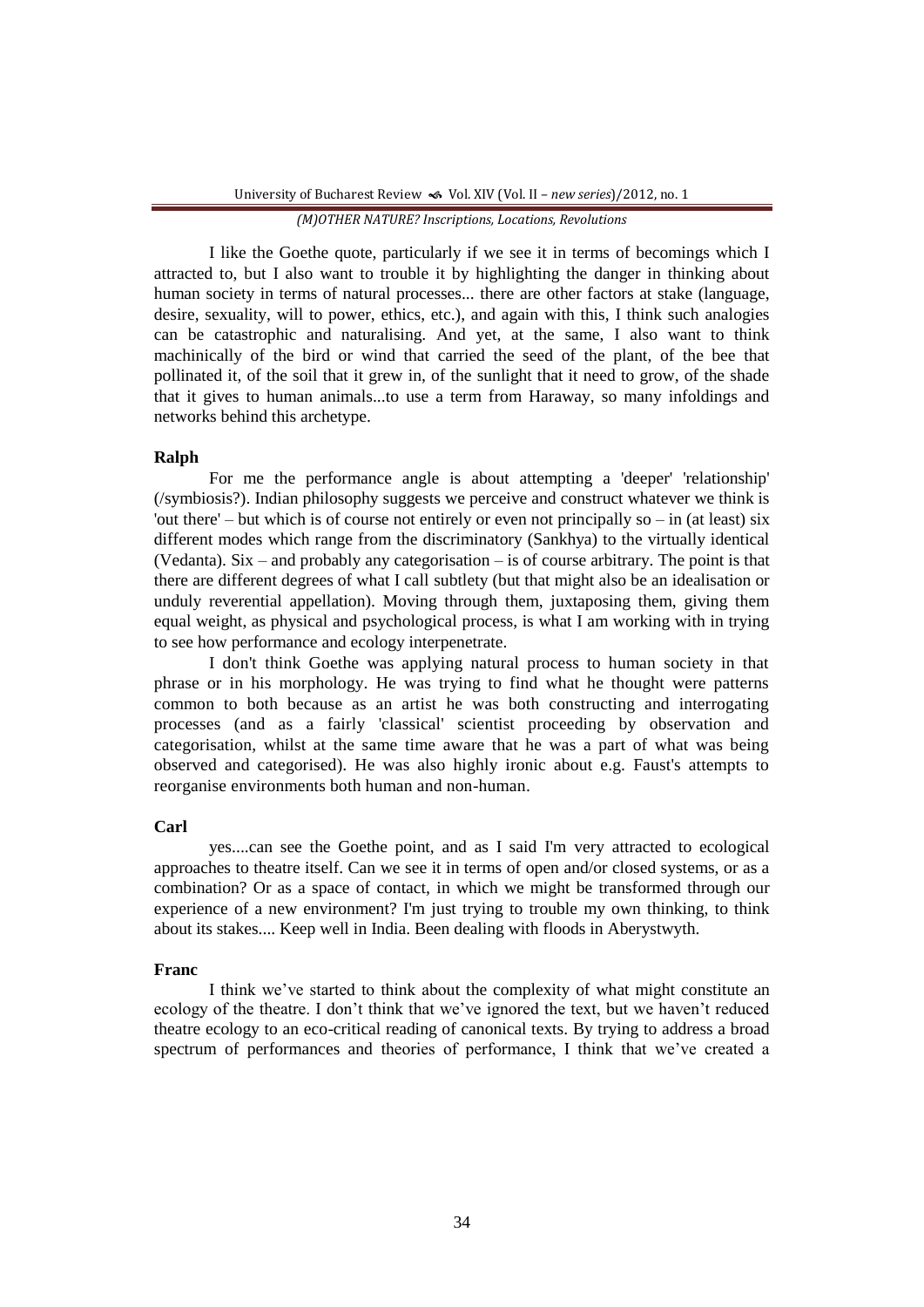number of problems for ourselves but I also think that those problems are important. I didn't begin by thinking my contribution in relation to Guattari's three ecologies, but it seems to me that would be useful to do in the future.

We've questioned the nature/culture binary which would keep the two separate, and we've tried to come up with different ways of addressing that. What we have done, I think, is challenge the idea that human beings, and by extension theatre, are in some way separate from nature and the animal.

Where I'd like to go next is to re-think my practice. What's the ecology of my theatre work? The teaching, facilitating, directing, acting? Does it contribute to a critical and practical engagement with matters which have a bearing on the current environmental situation? Or does it plaster over the cracks or worse?

## **Works Cited**

Abrams, David. "Reciprocity." *Rethinking Nature: Essays in Environmental Philosophy*. Eds. Bruce V. Foltz and Robert Frodeman. Bloomington: Indiana University Press, 2004: 77–92. Print.

Aristotle. *On the Art of Poetry* [The Poetics], tr. Ingram Bywater. Oxford: Clarendon Press, 1920. Print.

---. *The Politics: A Treatise on Government*, tr. William Ellis. London: J. M. Dent and Sons, 1912. Print.

- ---. *The Politics*, tr. Benjamin Jowett. Kitchener: Batoche Books, (1886) 1999. Print.
- ---. *The Politics*, tr. Sir Ernest Barker. Oxford: Oxford World Classics, (1946) 1998. Print.
- ---. *On The Soul* [*De Anima*], tr. J.A.Smith) Oxford: Clarendon Press, 1931. Print.
- ---. *Historia Animalium* [*History of Animals*] Bks. I–III, tr. A. L. Peck. Loeb Classical Library, Cambridge MA, Harvard UP, 1965. Print.
- ---. *Nicomachean Ethics*, tr. W. D. Ross). Oxford: Clarendon Press, 1908. Print.
- Arons, Wendy and May, Theresa J, eds. *Readings in Ecology and Performance*. New York: Palgrave, 2012. Print.

Barba, Eugenio and Savarese, Nicola. *The Secret Art of the Performer*. London: Routledge, 1991. Print. Barker, Clive. *Theatre Games*. London: Methuen, 1977. Print.

- Bataille, Georges. "The Big Toe." *Visions of Excess, Selected Writings 1927–1939*. Ed and tr. Allan Stoekel. Minneapolis: University of Minnesota Press, 1985: 20–3. Print.
- Bateson, Gregory. *Steps Towards an Ecology of Mind*. Chicago: University of Chicago Press, 1972. Print.
- Beckett, Samuel. *Waiting for Godot*. London: Faber, 1954. Print.
- ---. *Endgame*. London: Faber, 1956. Print.
- Bekoff, Marc and Allen, Colin. "Intentional communication and social play: how and why animals negotiate and agree to play" in Bekoff and Byers, eds., 1998: 97–114. Print.

Bekoff, Marc and Byers John A., eds. *Animal Play: Evolutionary, Comparative, and Ecological Perspectives*. Cambridge: CUP, 1998. Print.

- Berzin, Alexander. *Developing Balanced Sensitivity: Practical Buddhist Exercises for Everyday Life.* Ithaca, NY: Snow Lion, 1998. Print.
- ---. *The Sensitivity Handbook: Training Materials for Developing Balanced Sensitivity.* e-book available at:

http://www.berzinarchives.com/web/en/archives/e-

books/unpublished\_manuscripts/sensitivity\_handbook/handbook\_preface.html Accessed  $8<sup>th</sup>$  July 2012.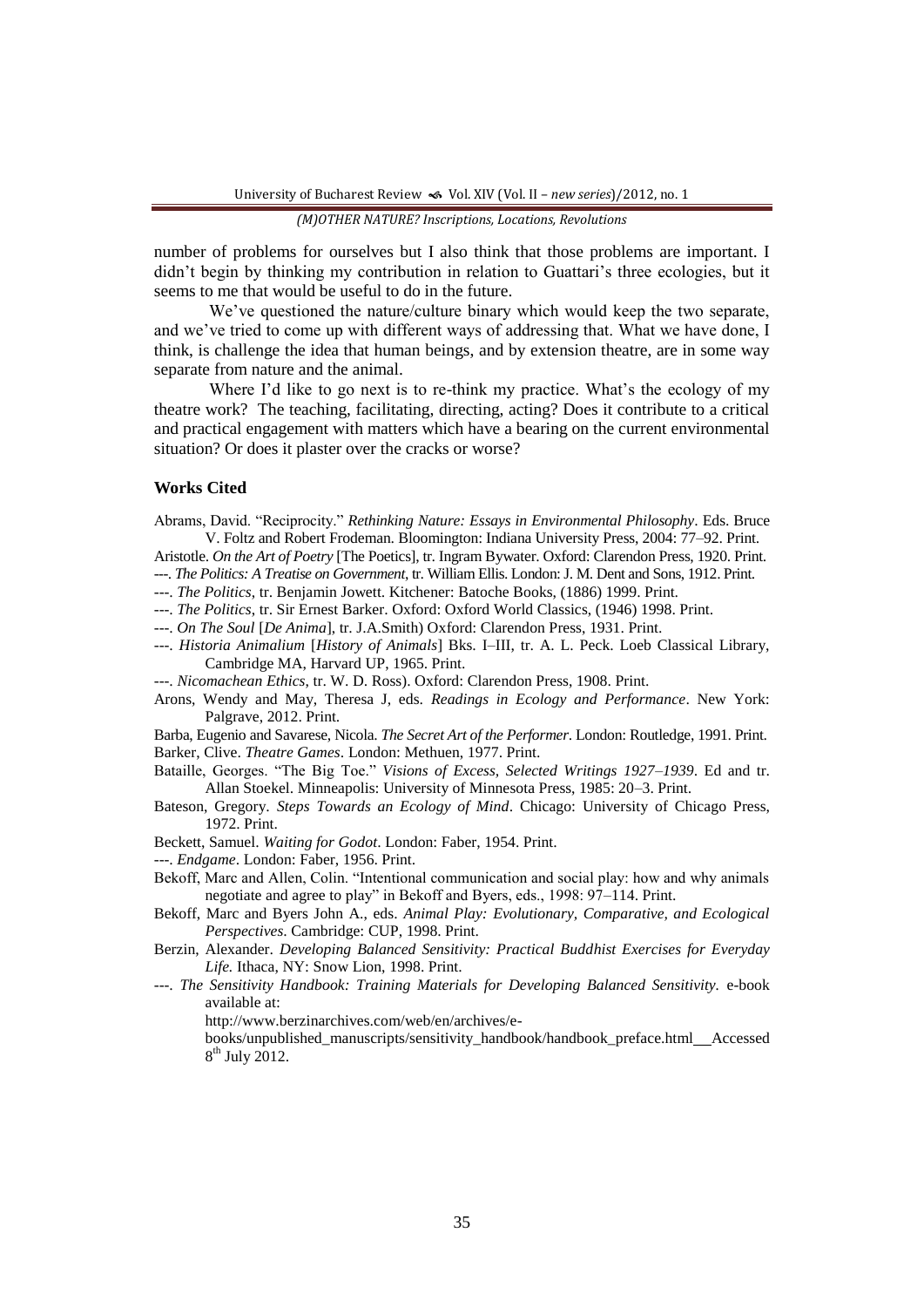Boal, Augusto. *Theatre of the Oppressed*. London: Pluto, 1979. Print.

---. *Games for Actors and Non-Actors*. London: Routledge, 1992. Print.

- ---. *The Rainbow of Desire*. London: Routledge, 1995. Print.
- Bookchin, Murray. *The Philosophy of Social Ecology. Essays on Dialectical Naturalism*. New York: Black Rose Books, 1990. Print.
- Bottoms, Steve and Goulish, Matthew, eds. *Small Acts of Repair: Performance, Ecology and Goat Island*. London: Routledge, 2008. Print.
- Chamberlain, Franc. *Michael Chekhov*. London: Routledge, 2004. Print.
- Chamberlain, Franc and Yarrow, Ralph, eds. *Lecoq in Britain*. London: Routledge/Harwood, 2001. Print.
- Chaudhuri, Una. ""There Must Be a Lot of Fish in that Lake": Toward an Ecological Theater." *Theater* 25: 1, 1994. Print.
- ---. *Staging Place: The Geography of Modern Drama*. Ann Arbor: University of Michigan Press, 1997. Print.
- Chekhov, Michael. *On the Technique of Acting*. New York: Harper Perennial, 1991. Print.
- ---. *Lessons for the Professional Actor*. New York: PAJ Publications, 1985. Print.
- ---. *The Path of the Actor*. London: Routledge, 2005. Print.
- ---. *To the Actor on the Technique of Acting*. London: Routledge, 2002. Print.
- Cless, Downing. *Ecology and Environment in European Drama*. London and New York: Routledge, 2011. Print.
- Darwin, Charles. *The Descent of Man and Selection in Relation to Sex*. New York: Random House, (1871) 1936. Print.
- Freire, Paulo. *Pedagogy of the Oppressed*. London and New York: Continuum, 2006. Print.
- Fried, Larry K. and May, Theresa. *Greening Up Our Houses: A Guide to a More Ecologically Sound Theatre*. New York: Drama Books, 1994. Print.
- Fuchs, Elinor and Chaudhuri, Una, eds. *Land/Scape/Theater*. Ann Arbor: University of Michigan Press, 2002. Print.
- Ganguly, Sanjoy. *Jana Sanskriti: Forum Theatre and Democracy in India*. London: Routledge, 2010. Print.
- Gendlin, Eugene T. "The wider role of bodily sense in thought and language." in M. Sheets-Johnstone, ed. *Giving the body its due*. Albany: State University of New York Press, 1992: 192–207. Print.
- Genet, Jean. "The Strange Word Urb…" *Reflections on the Theatre and Other Writings*. London: Faber and Faber, 1972: 61–74. Print.
- George, D.E.R. *Buddhism in/as Performance*. New Delhi: D.K. Printworld, 1999. Print.
- Guattari, Félix. *The Three Ecologies*. London and New York: Continuum, 2008. Print.
- Haraway, Donna. *When Species Meet*. Minneapolis: University of Minnesota, 2008. Print.
- Harvey, David. "The Nature of Environment: The Dialectics of Social and Environmental Change." *Socialist Register* 29: 1–53. Print.
- Heddon, Dee and Mackey, Sally, eds. *Research in Drama Education: Environmentalism*, 2012. 17.2
- Heinlein, Kurt. *Green Theatre: Promoting Ecological Preservation and Advancing the Sustainability of Humanity and Nature*. Saarbrücken, VDM Press, 2007. Print.
- Heller-Roazen, Daniel. *The Inner Touch: Archaeology of a Sensation*. New York: Zone Books, 2007. Print.
- Kershaw, Baz. *Theatre and Ecology: Environments and Performance Events*. Cambridge: CUP, 2009. Print.